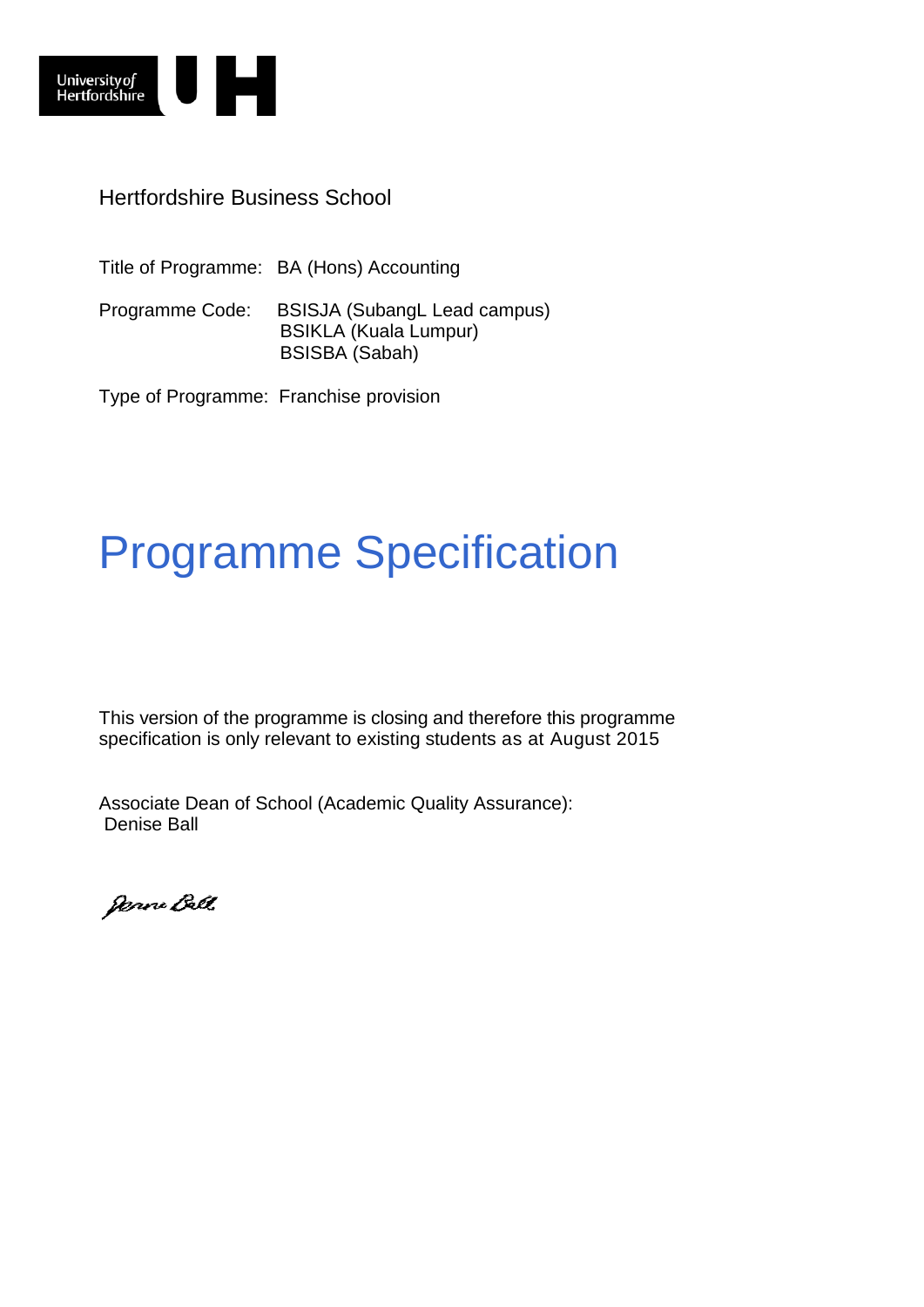## Programme Specification BA (Hons) Accounting

This programme specification (PS) is designed for prospective students, enrolled students, academic staff and potential employers. It provides a concise summary of the main features of the programme and the intended learning outcomes that a typical student might reasonably be expected to achieve and demonstrate if he/she takes full advantage of the learning opportunities that are provided. More detailed information on the teaching, learning and assessment methods, learning outcomes and content for each module can be found in Definitive Module Documents (DMDs) and Module Guides.

### Section 1

| University of Hertfordshire                                    |
|----------------------------------------------------------------|
| <b>INTI International College Subang,</b>                      |
| INTI International College Kuala Lumpur and INTI College Sabah |
| <b>INTI International College Subang,</b>                      |
| INTI International College Kuala Lumpur and INTI College Sabah |
| N/A                                                            |
| BA (Hons)                                                      |
| Accounting                                                     |
| 6                                                              |
| N/A                                                            |
| English                                                        |
|                                                                |

#### A. Programme Rationale

The programme is designed to recruit students who are seeking a career in accounting, whether in the context of a professional office, industrial or service environments or the finance industry. The rationale of the programme is to provide students with an academically challenging and vocationally relevant programme of study in the field of accounting. The programme combines and applies several supporting subject fields including law, information technology, quantitative techniques and economics pertinent to the accounting and finance agenda. Subject specific modules are supported by skills modules.

#### B. Educational Aims of the Programme

The programme has been devised in accordance with the University's graduate attributes of programmes of study as set out in [UPR TL03.](http://sitem.herts.ac.uk/secreg/upr/TL03.htm)

#### **Additionally this programme aims to:**

- prepare students for a career in the fields of accounting
- provide students with knowledge and understanding of accounting practices, theory and applications within the discipline of accounting
- equip students for further academic and/or professional study
- develop students' transferable (key) and intellectual skills
- provide students with the opportunity to gain appropriate employability skills within the global context

### C. Intended Learning Outcomes

The programme provides opportunities for students to develop and demonstrate knowledge and understanding, skills and other attributes in the following areas. The programme outcomes are referenced to the QAA benchmark statements for Accounting and the Frameworks for Higher Education Qualifications of UK Degree-Awarding Bodies (2014) and relate to the typical student. Additionally, the SEEC Credit Level Descriptors for Further and Higher Education 2010 have been used as a guiding framework for curriculum design.

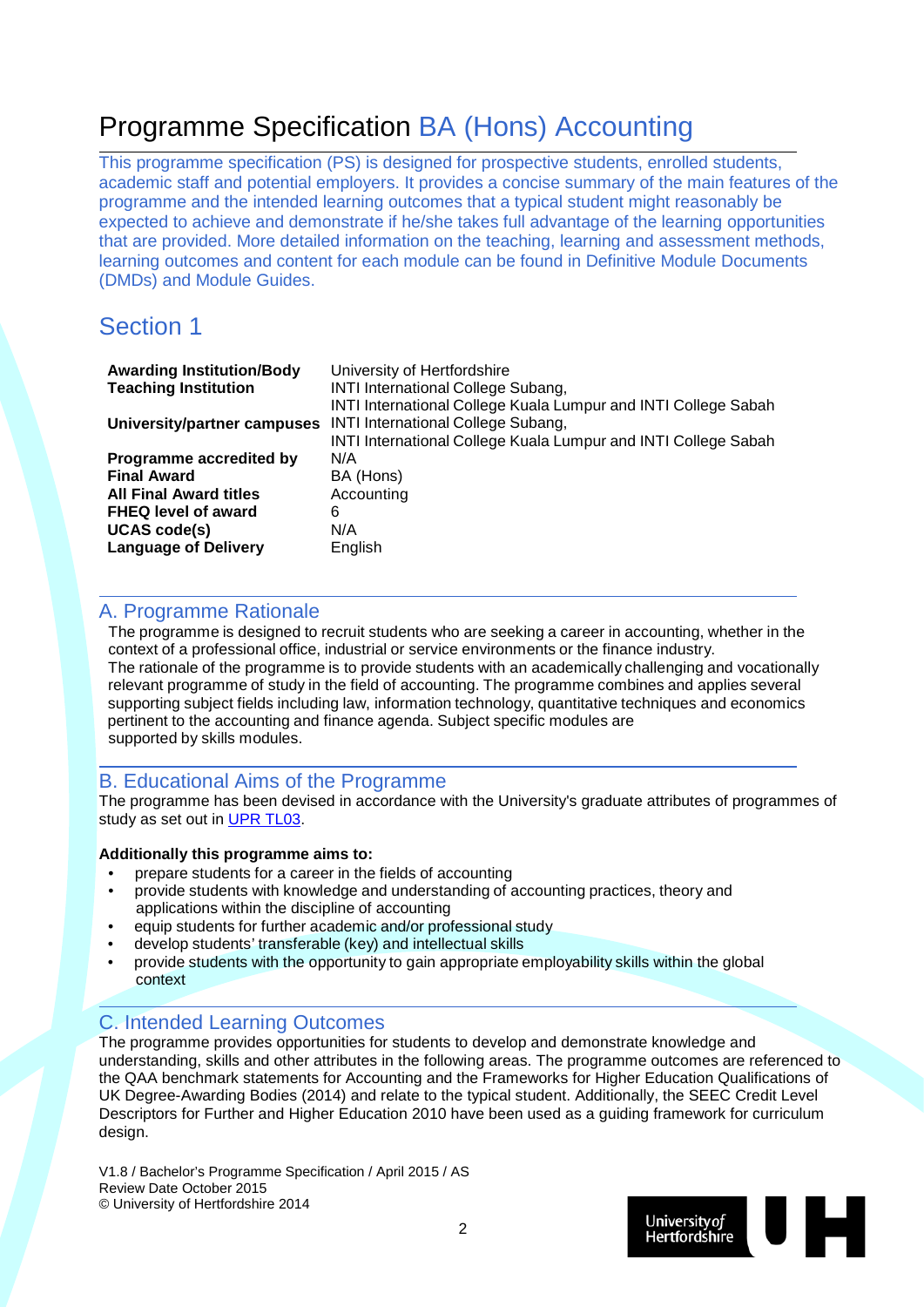|                | Knowledge and<br>Understanding                                                                                                    | Teaching/learning methods &<br>strategies                                                                                                                                                                                                           | <b>Assessment</b>                                                                                                                                                                                        |
|----------------|-----------------------------------------------------------------------------------------------------------------------------------|-----------------------------------------------------------------------------------------------------------------------------------------------------------------------------------------------------------------------------------------------------|----------------------------------------------------------------------------------------------------------------------------------------------------------------------------------------------------------|
| A1             | The business<br>environment.                                                                                                      | Acquisition of knowledge and<br>understanding (A1 to A5) is                                                                                                                                                                                         | Knowledge and<br>understanding are assessed                                                                                                                                                              |
| A2             | How accounting,<br>finance and<br>supporting fields of<br>study may be applied<br>within an<br>organisational<br>context.         | through a combination of lectures,<br>small group tutorials, practical<br>sessions, workshops and project<br>work. Use will be made of<br>computer laboratory based<br>workshops for software<br>application and interpretation if                  | through a combination of<br>examinations and assessed<br>coursework. Assessments,<br>which are both formative and<br>summative, may take the<br>form of essays, project<br>reports, IT-based activities, |
| A <sub>3</sub> | Contemporary<br>theories and empirical<br>evidence for selected<br>aspects of accounting<br>and<br>finance.                       | appropriate.<br>Throughout, the learner is<br>encouraged to undertake<br>independent study both to<br>supplement and consolidate what                                                                                                               | presentations and group<br>work.                                                                                                                                                                         |
| A4             | Financing<br>arrangements and<br>governance<br>structures of<br>business entities.                                                | is being taught/learnt and to<br>broaden their individual<br>knowledge and understanding of<br>the subject.                                                                                                                                         |                                                                                                                                                                                                          |
| A <sub>5</sub> | The language<br>and practices of<br>accounting.                                                                                   |                                                                                                                                                                                                                                                     |                                                                                                                                                                                                          |
|                | <b>Intellectual skills</b>                                                                                                        | Teaching/learning methods &<br>strategies                                                                                                                                                                                                           | <b>Assessment</b>                                                                                                                                                                                        |
| <b>B1</b>      | Analyse and evaluate<br>economic, business,<br>accounting and<br>finance information for<br>decision-<br>making<br>purposes.      | Intellectual skills specified as B1 to<br>B3 are developed throughout the<br>programme. Problems that are<br>initially well defined and structured<br>are replaced by those that are<br>more complex. Seminars and<br>workshops are used to develop | Intellectual skills (B1 to B3)<br>are assessed by<br>examination and<br>coursework.                                                                                                                      |
| <b>B2</b>      | Evaluate the roles of<br>accounting and<br>finance within an                                                                      | these intellectual skills.                                                                                                                                                                                                                          |                                                                                                                                                                                                          |
|                | organisation.                                                                                                                     | Throughout, the learner is<br>encouraged to further develop                                                                                                                                                                                         |                                                                                                                                                                                                          |
| <b>B3</b>      | Evaluate the impact of<br>a wider international,<br>economic, political and<br>social environment<br>on accounting<br>and finance | intellectual skills by independent<br>study                                                                                                                                                                                                         |                                                                                                                                                                                                          |

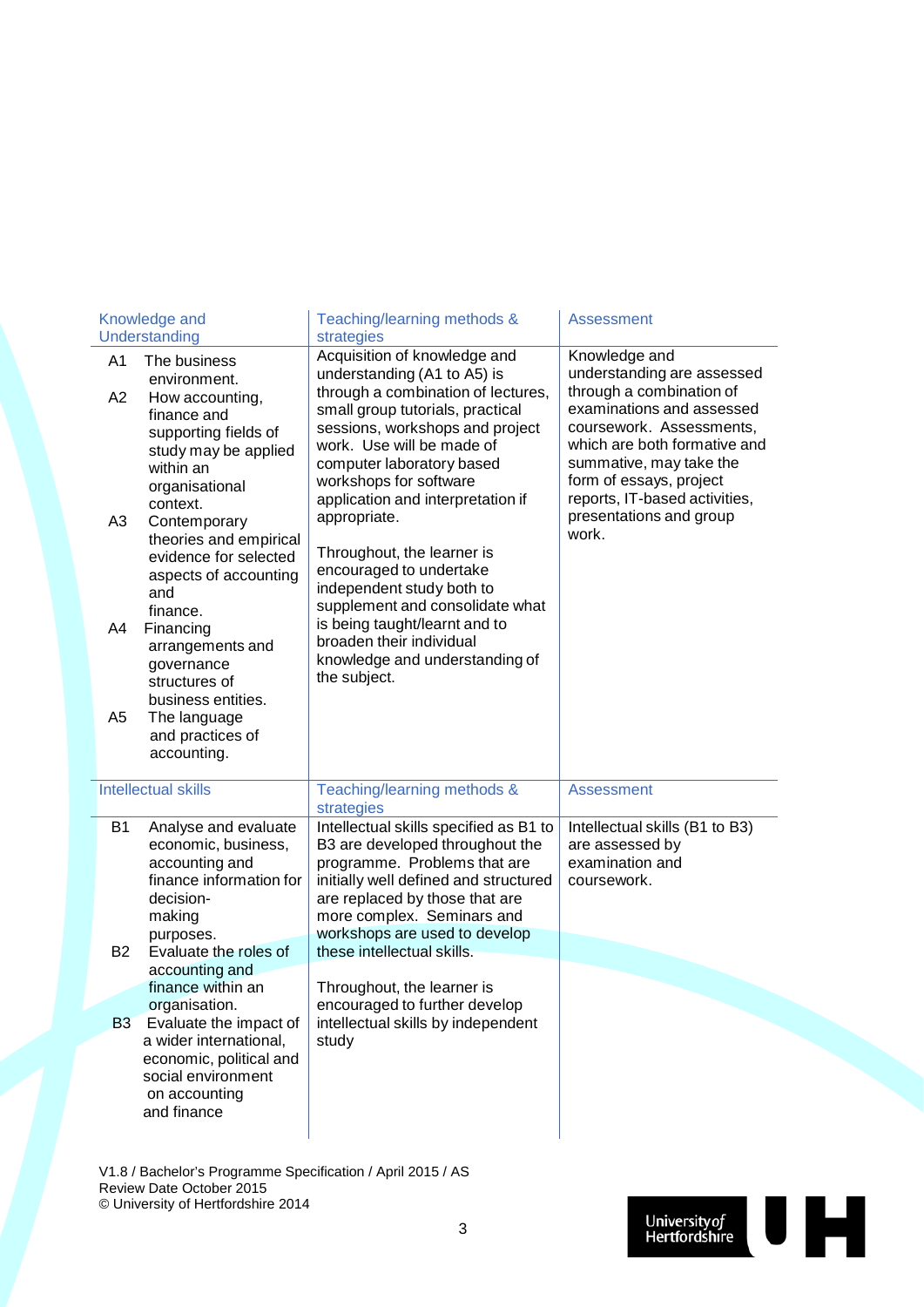|                                  | <b>Practical skills</b>                                                                                                                                                                           | Teaching/learning methods &<br>strategies                                                                                                                                                                                                                                                    | <b>Assessment</b>                                                                                                                |
|----------------------------------|---------------------------------------------------------------------------------------------------------------------------------------------------------------------------------------------------|----------------------------------------------------------------------------------------------------------------------------------------------------------------------------------------------------------------------------------------------------------------------------------------------|----------------------------------------------------------------------------------------------------------------------------------|
| C <sub>1</sub><br>C <sub>2</sub> | Conduct research<br>through the creation,<br>extraction and<br>analysis of data from<br>multiple sources.<br>Apply relevant<br>software in the<br>analysis and<br>communication of<br>accounting, | Practical skills are developed<br>throughout the programme by the<br>methods and strategies outlined<br>in Sections A and B above. The<br>conduct of research (C1) is an on-<br>going and developing skill that is<br>consolidated in those final year<br>modules requiring data collection. | Practical skills are<br>assessed through<br>coursework assignments,<br>case study reports,<br>presentations and<br>examinations. |
| C <sub>3</sub>                   | finance and/or<br>other information.<br>Exercise numerical<br>skills for the analysis<br>of data in both<br>structured and                                                                        |                                                                                                                                                                                                                                                                                              |                                                                                                                                  |
| C4                               | unstructured<br>situations.<br>Prepare financial<br>statements and record<br>economic events                                                                                                      |                                                                                                                                                                                                                                                                                              |                                                                                                                                  |
|                                  | <b>Transferable skills</b>                                                                                                                                                                        | Teaching/learning methods &<br>strategies                                                                                                                                                                                                                                                    | <b>Assessment</b>                                                                                                                |
| D1                               | Communicate<br>effectively, both<br>orally and in writing                                                                                                                                         | Transferable skills are developed<br>throughout the programme by the<br>methods and strategies outlined                                                                                                                                                                                      | Transferable skill D1 is<br>assessed through<br>coursework, oral                                                                 |
| D <sub>2</sub>                   | Make effective use of<br>IT tools.                                                                                                                                                                | in sections A, B and C.                                                                                                                                                                                                                                                                      | presentations project<br>reports and                                                                                             |
| D <sub>3</sub>                   | Work effectively<br>within a team.                                                                                                                                                                | Skill D1 is developed through<br>feedback on coursework reports,                                                                                                                                                                                                                             | examinations.                                                                                                                    |
| D4                               | Manipulate sort                                                                                                                                                                                   | oral presentations and project                                                                                                                                                                                                                                                               | Skill D <sub>2</sub> is<br>assessed by                                                                                           |
| D <sub>5</sub>                   | and present data.<br>Undertake effective                                                                                                                                                          | reports.<br>Skill D2 is developed in preparing                                                                                                                                                                                                                                               | coursework<br>assessment.                                                                                                        |
|                                  | problem solving<br>and<br>decision-making using<br>appropriate<br>quantitative and<br>qualitative<br>techniques.                                                                                  | coursework.<br>Skill D3 is developed through<br>tutorials and group-based<br>coursework assessment.<br>Skill D4 is acquired through<br>coursework and projects.<br>Skill D5 is developed through                                                                                             | Skill D3 is<br>assessed by<br>group-based<br>coursework<br>assessment.<br>Skills D4 and                                          |
| D <sub>6</sub>                   | Demonstrate the<br>ability to use                                                                                                                                                                 | projects.<br>Skill D6 is developed through                                                                                                                                                                                                                                                   | D <sub>5</sub> are                                                                                                               |
|                                  | academic, enterprise<br>and employability                                                                                                                                                         | modules at each level<br>Skill D7 is developed through                                                                                                                                                                                                                                       | assessed<br>through                                                                                                              |
|                                  | skills in both                                                                                                                                                                                    | specific modules as well as the                                                                                                                                                                                                                                                              | coursework<br>and                                                                                                                |
|                                  | scholarly and work-<br>based environments.                                                                                                                                                        | inclusion of international aspects<br>of accounting in all modules                                                                                                                                                                                                                           | examinations.                                                                                                                    |
| D7                               | Operate in the<br>dynamic global arena<br>and to appreciate<br>contemporary and<br><b>Cross</b><br>cultural                                                                                       | where appropriate.<br>At each level, the learner is<br>supported in developing<br>transferable skills by the provision<br>of skills related modules and                                                                                                                                      | Skill D6 is<br>assessed by<br>coursework.<br>Skill D7 is<br>assessed by<br>coursework                                            |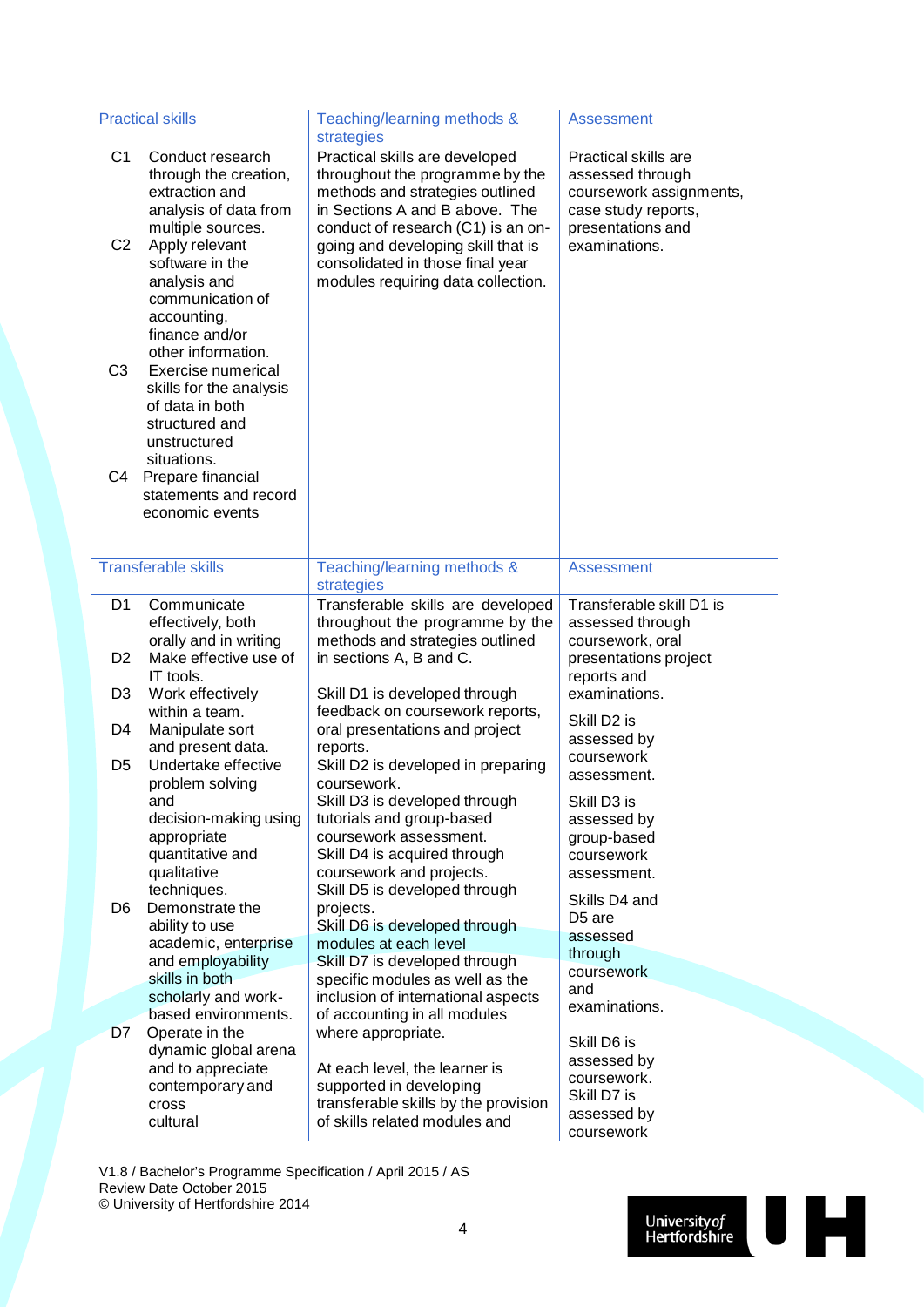#### D. Programme Structures, Features, Levels, Modules, and Credits

The programme is offered full time (3 years) and leads to the award of BA (Honours) Accounting.

Entry to the programme is at Level 4 or at level 5 with the INTI Diploma in Accounting. Entry at Level 5 may also be possible with other suitable qualifications. Intake at INTI International College Subang and INTI International College Kuala Lumpur is normally at August (Semester A), January (Semester B) and April (Semester C). Intake at INTI College Sabah is normally at January (Semester A), April (Semester B) and August (Semester C).

#### Professional and Statutory Regulatory Bodies None.

#### Programme Structure

The programme structure and progression information below (Table 1a and 1b) is provided for the Honours award. Any interim awards are identified in Table 1b. The Programme Learning Outcomes detailed above are developed and assessed through the constituent modules. Table 2 (in section 2) identifies where each learning outcome is assessed.

#### Table 1a Outline Programme Structure

**Mode of study** Full time

**Entry point** Semester A

**Level** 4

| <b>Compulsory Modules</b><br><b>Module Title</b> | Code<br>Module                      | Points<br>Credit | ð<br>anguage<br>elivery | Examination<br>$\aleph$ | ork<br>rsew<br>వి | ractical<br>$\Omega$<br>$\aleph$ | Semesters |
|--------------------------------------------------|-------------------------------------|------------------|-------------------------|-------------------------|-------------------|----------------------------------|-----------|
| Principles of Accounting and Finance             |                                     | 30               | English                 | 50                      | 50                | 0                                | A, B, C   |
| <b>Economics for Business</b>                    | See                                 | 15               | English                 | 0                       | 100               | $\Omega$                         | A, B, C   |
| Quantitative Analysis for Accounting & Finance   | <b>Campus</b><br><b>Module Code</b> | 15               | English                 | 0                       | 100               | $\Omega$                         | A, B, C   |
| The Accounting & Finance Professional            | <b>Matrix</b>                       | 30               | English                 | 0                       | 100               | $\Omega$                         | A, B, C   |
| Law for Accounting and Finance                   | on                                  | 15               | English                 | 50                      | 50                | $\Omega$                         | A, B, C   |
| <b>Global Perspectives in Economics</b>          | Page 6                              | 15               | English                 | 0                       | 100               | $\Omega$                         | A, B, C   |

Progression to Level 5 requires 120 credit points at Level 4. For students with less than 120 credits at Level 4 progression will be determined by the Programme Examination Board. Students must pass **Principles of Accounting and Finance** in order to progress.

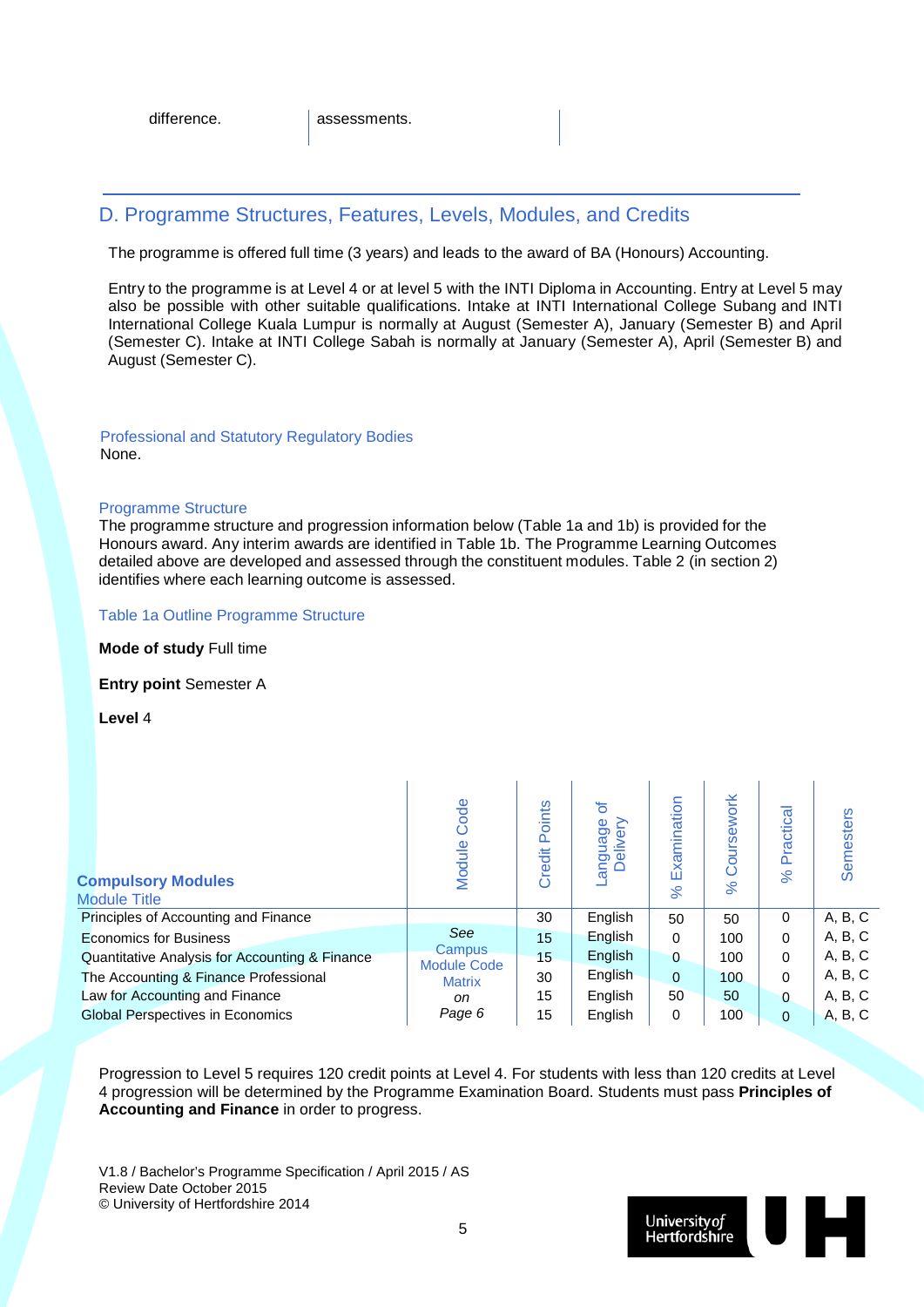#### **Level 5**

| <b>Compulsory Modules</b><br><b>Module Title</b>  | Code<br>Module               | Points<br>Credit | ৳<br>uage<br>live<br><b>Del</b> | Examination<br>$\aleph$ | oursework<br>Ō<br>$\aleph$ | Practica<br>ಸ | <b>Semesters</b> |
|---------------------------------------------------|------------------------------|------------------|---------------------------------|-------------------------|----------------------------|---------------|------------------|
| Financial Accounting and Reporting                |                              | 30               | English                         | 60                      | 40                         | 0             | A, B, C          |
| Cost and Performance Management                   | See                          | 30               | English                         | 60                      | 40                         | 0             | A, B, C          |
| Enhancing Employability in Accounting and Finance | Campus<br><b>Module Code</b> | 15               | English                         | $\Omega$                | 100                        | 0             | A, B, C          |
| Enterprise                                        | <b>Matrix</b>                | 15               | English                         | 0                       | 100                        | 0             | A, B, C          |
| <b>Modelling Business Problems</b>                | on                           | 15               | English                         | 0                       | 100                        | 0             | A, B, C          |
| <b>Financial Management</b>                       | Page 6                       | 15               | English                         | 60                      | 40                         | 0             | A, B, C          |

Progression to Level 6 requires 240 credit points at Levels 4 and 5, of which at least 120 credit points must be at Level 5; for students with less than 240 credit points at Levels 4 and 5 progression will be determined by the Programme Examination Board.

#### **Level 6**

| <b>Compulsory Modules</b><br><b>Module Title</b> | Code<br>Module     | Points<br>Credit | ৳<br>anguage<br>Delivery | Examination<br>$\aleph$ | oursework<br>$\circ$<br>$\aleph$ | Practical<br>$\%$ | <b>Semesters</b> |
|--------------------------------------------------|--------------------|------------------|--------------------------|-------------------------|----------------------------------|-------------------|------------------|
| Advanced Corporate Reporting                     |                    | 15               | English                  | 60                      | 40                               | 0                 | A, B, C          |
| <b>Corporate Governance</b>                      |                    | 15               | English                  | 60                      | 40                               | 0                 | A, B, C          |
| Contemporary Issues in Accounting & Finance      | See<br>Campus      | 15               | English                  | 0                       | 100                              | 0                 | A, B, C          |
| <b>Practice of Auditing</b>                      | <b>Module Code</b> | 15               | English                  | 60                      | 40                               | 0                 | A, B, C          |
| <b>Strategic Management Accounting</b>           | <b>Matrix</b>      | 15               | English                  | 60                      | 40                               | 0                 | A, B, C          |
| <b>Business and Commercial Awareness</b>         | on.                | 15               | English                  | 0                       | 100                              | 0                 | A, B, C          |
| <b>Management Decision Making</b>                | Page 6             | 15               | English                  | 60                      | 40                               | 0                 | A, B, C          |
| <b>Strategic Cost Management</b>                 |                    | 15               | English                  | 60                      | 40                               | 0                 | A, B, C          |

#### **Campus Module Code Matrix**

#### **Level 4**

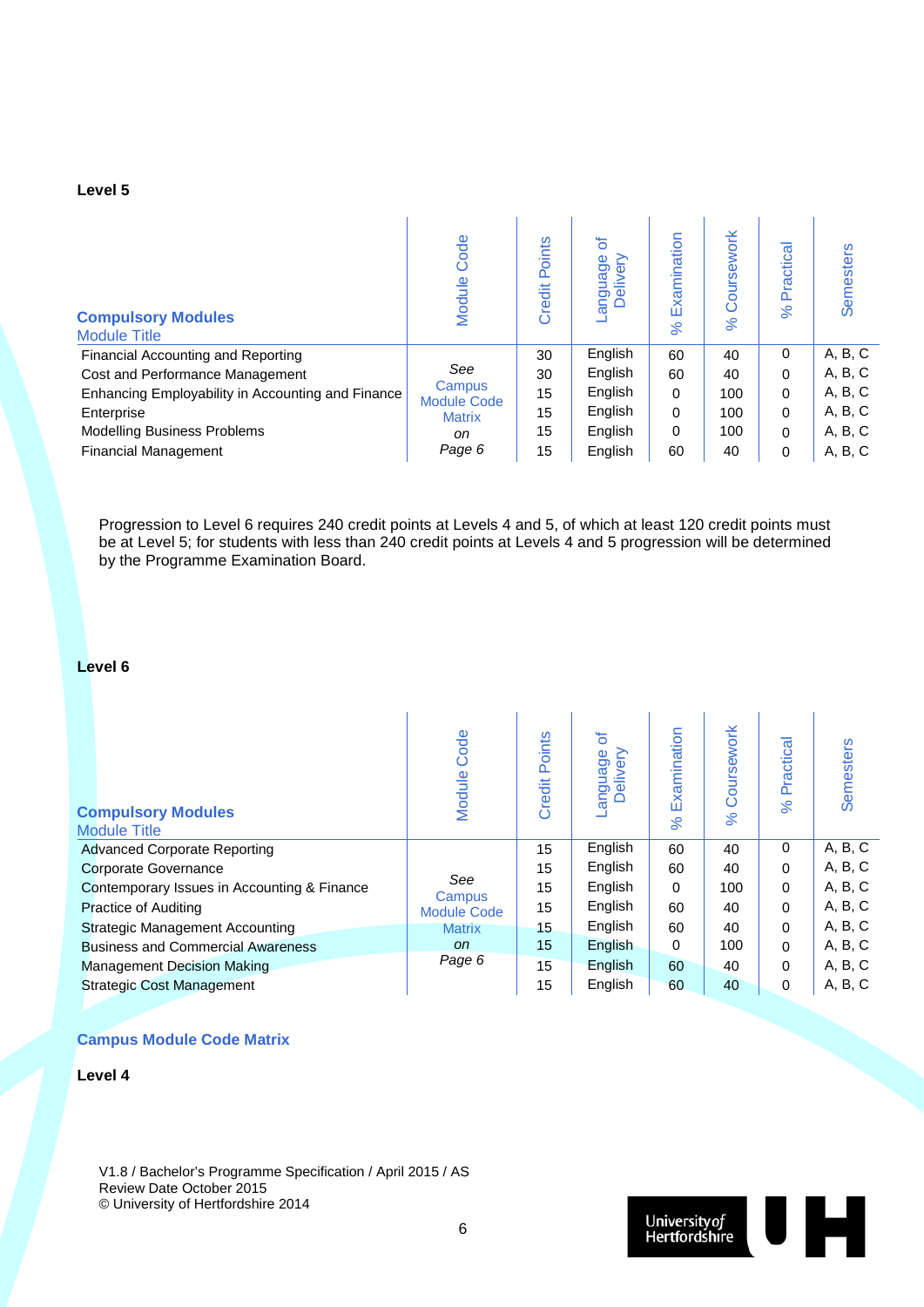| <b>Compulsory Modules</b><br><b>Module Title</b> | Code<br>Module Co | Module Code<br>Kuala Lumpur<br>umpur | Code<br>Module Co |
|--------------------------------------------------|-------------------|--------------------------------------|-------------------|
| Principles of Accounting and Finance             | 4FBS1022          | 4FBS1229                             | 4FBS1064          |
| <b>Economics for Business</b>                    | 4FBS1019          | 4FBS1230                             | 4FBS1065          |
| Quantitative Analysis for Accounting & Finance   | 4FBS1023          | 4FBS1231                             | 4FBS1066          |
| The Accounting & Finance Professional            | 4FBS1024          | 4FBS1232                             | 4FBS1067          |
| Law for Accounting and Finance                   | 4FBS1177          | 4FBS1233                             | 4FBS1175          |
| <b>Global Perspectives in Economics</b>          | 4FBS1025          | 4FBS1234                             | 4FBS1065          |

#### **Level 5**

| <b>Compulsory Modules</b><br><b>Module Title</b>  | Code<br>Module Co | Module Code<br>Kuala Lumpur<br>umpur | Code<br>Module Co |
|---------------------------------------------------|-------------------|--------------------------------------|-------------------|
| <b>Financial Accounting and Reporting</b>         | 5FBS1031          | 5FBS1356                             | 5FBS1109          |
| Cost and Performance Management                   | 5FBS1032          | 5FBS1357                             | 5FBS1110          |
| Enhancing Employability in Accounting and Finance | 5FBS1033          | 5FBS1358                             | 5FBS1111          |
| Enterprise                                        | 5FBS1027          | 5FBS1359                             | 5FBS1112          |
| <b>Modelling Business Problems</b>                | 5FBS1034          | 5FBS1360                             | 5FBS1113          |
| <b>Financial Management</b>                       | 5FBS1035          | 5FBS1361                             | 5FBS1114          |

#### **Lvele 6**

| <b>Compulsory Modules</b><br><b>Module Title</b> | Code<br>Module Coo | umpur<br>Code<br>Module<br>Kuala Lu | Code<br>Module Co |
|--------------------------------------------------|--------------------|-------------------------------------|-------------------|
| <b>Advanced Corporate Reporting</b>              | 6FBS1066           | 6FBS1429                            | 6FBS1314          |
| <b>Corporate Governance</b>                      | 6FBS1067           | 6FBS1430                            | 6FBS1100          |
| Contemporary Issues in Accounting & Finance      | 6FBS1068           | 6FBS1431                            | 6FBS1101          |
| <b>Practice of Auditing</b>                      | 6FBS1069           | 6FBS1432                            | 6FBS1102          |
| <b>Strategic Management Accounting</b>           | 6FBS1070           | 6FBS1433                            | 6FBS1103          |
| <b>Business and Commercial Awareness</b>         | 6FBS1062           | 6FBS1434                            | 6FBS1104          |
| <b>Management Decision Making</b>                | 6FBS1071           | 6FBS1435                            | 6FBS1105          |
| <b>Strategic Cost Management</b>                 | 6FBS1072           | 6FBS1436                            | 6FBS1106          |

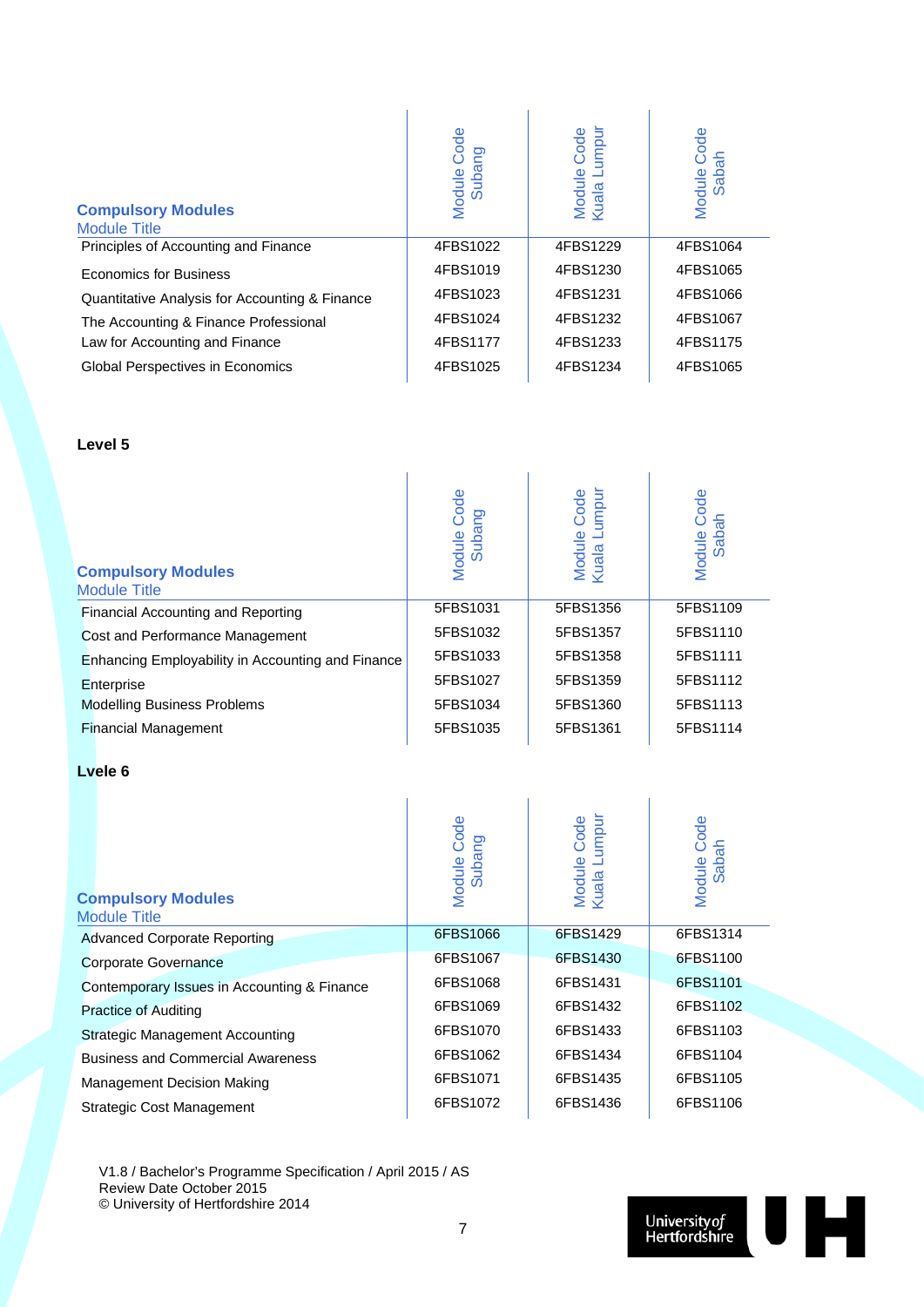The award of an honours degree requires 360 credit points, with at least 240 credit points at Level 5 or above, of which at least 120 credit points must be at Level 6.

#### Honours classification

The University has approved structure and assessment regulations common to all programmes. Full details are provided in [UPR AS14,](http://sitem.herts.ac.uk/secreg/upr/pdf/AS14-Structure%20and%20Assessment%20Regs%20-%20Undergrad%20and%20Taught%20Postgrad%20Programmes-v04%200.pdf) Section D.

#### Table 1b Final and interim awards available

The programme provides the following final and interim awards:

| Award                                                   | Minimum requirements                                                            | Available at end of<br>Level |
|---------------------------------------------------------|---------------------------------------------------------------------------------|------------------------------|
| <b>University Certificate</b>                           | 45 credit points at level 4                                                     | 4                            |
| Certificate of Higher Education<br><add title=""></add> | 120 credit points at level 4                                                    | 4, 5                         |
| University Diploma <add title=""></add>                 | 180 credit points including at least 60 at level<br>5                           | 5, 6                         |
| Diploma of Higher Education<br><add title=""></add>     | 240 credit points including at least 120 at level<br>5                          | 5, 6                         |
| $BSc/BA$ <add title=""></add>                           | 300 credit points including 180 at level 6/5 of<br>which 60 must be at level 6  | 6                            |
| BSc (Hons)/BA (Hons) <add<br>title&gt;</add<br>         | 360 credit points including 240 at level 6/5 of<br>which 120 must be at level 6 | 6                            |

*\*These are untitled interim awards; other interim award titles reflect the appropriate fields of study.*

#### E. Support for students and their learning

Students are supported by;

- Director of Studies, University of Hertfordshire, located at Subang Campus.
- A Dean of School or Head of School at the respective campus.
- A Head of Programme (HoP) to manage the programme and support students' learning such as coordinating study plans, managing academic progression, and providing academic counseling.
- Head of INTI and Laureate International Partnerships at the University of Hertfordshire Business School
- Link Tutor from the University of Hertfordshire Business School
- A Programme Committee, the membership of which includes the Link Tutors and students
- An extensive Learning Resources Centre, incorporating a library and computer centre.
- A team of Academic Support Tutors.
- A Teaching & Learning Department/Unit.
- An International Students Centre.
- Campus Counseling Centre.
- The Students' Body INTIMA.
- A Careers Service for all current students and graduates.
- StudyNet, a versatile on-line interactive intranet and learning environment.
- Black Board, a versatile on-line interactive intranet and learning environment.
- UH Club (Subang) and student representatives.
- Student Feedback Scheme (all campuses) and Student Helpdesk (Subang).
- Student Services and Customer Care Team (Sabah).

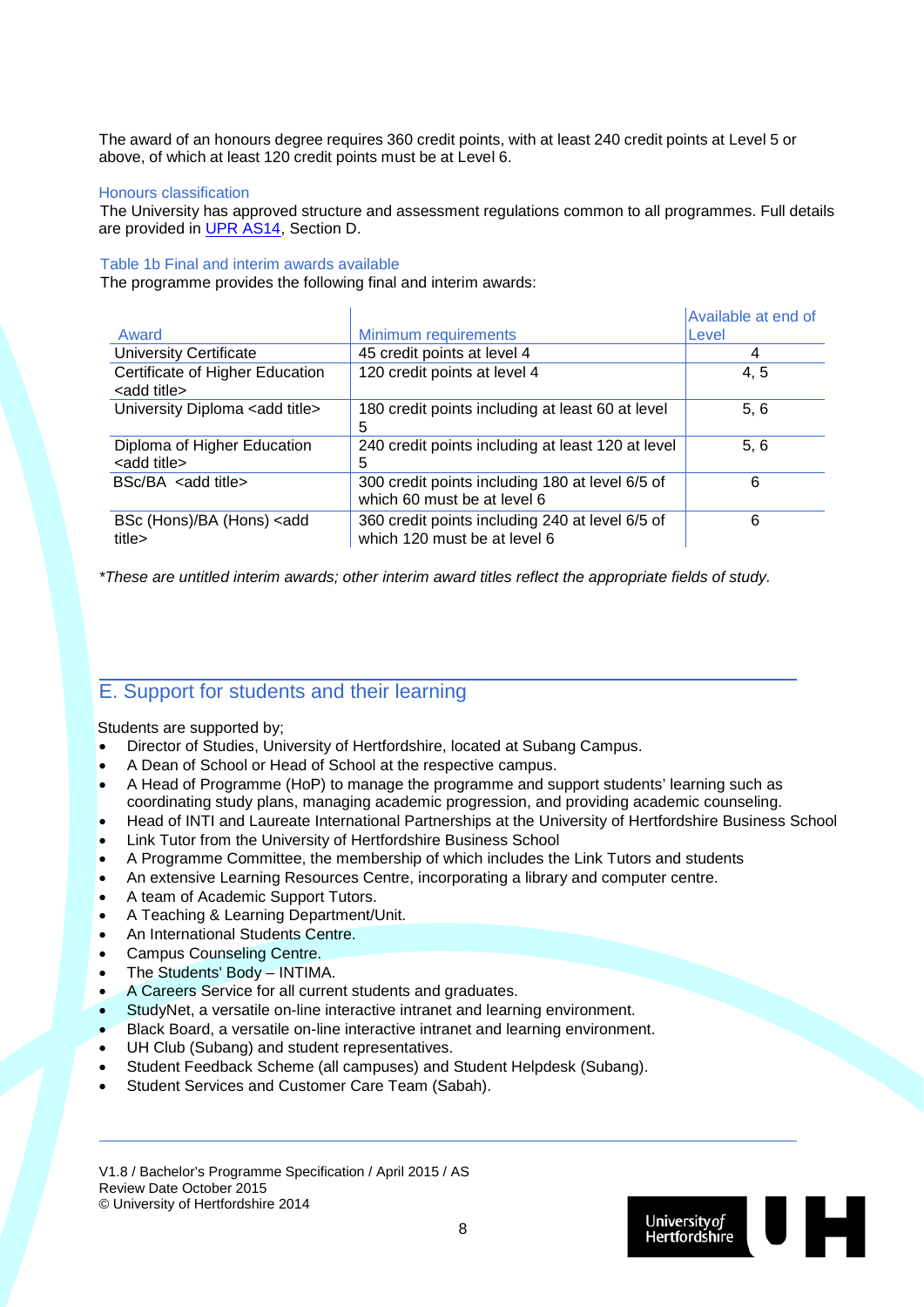### F. Entry requirements

The normal entry requirements for the programme are:

#### **Academic Requirements:**

- i) A-Levels: 2 principal passes; *OR*
- ii) STPM: pass with minimum Grade C + (GP 2.33) in any two subjects; *OR*
- iii) Unified Examination Certificate (UEC): minimum 5Bs including Mathematics, and a pass in English; *OR*
- iv) INTI Foundation in Business and IT: minimum CGPA of 2.50; *OR*
- v) Diploma in Accounting or equivalent: minimum of CGPA of 2.50; *OR*
- vi) Equivalent Matriculation and Pre-University Programmes: minimum CGPA of 2.50; *OR*
- vii) Equivalent qualifications to be assessed by the INTI School's Portfolio Review Committee (SPRC).

#### **English Language and Mathematics Requirements:**

SPM / O-Levels / equivalent: minimum credits in Mathematics and English; *AND*

#### *Malaysian Students*

i) Malaysian University English Test (MUET): minimum Band 2.0.

Malaysian students without credit in SPM English will be assessed on their command of English by the INTI EPT and/or by completion of English Proficiency Programme (EIP).

#### *Non-Malaysian students:*

- i) IELTS: 6.0 and above with no less than 5.5 in any band; *OR*
- ii) TOEFL 550 and above; *OR*
- iii) Equivalent English language qualifications.

#### **Note: Entry requirements are subject to changes on approval by both INTI and the Hertfordshire Business School.**

#### **Entry with Accredited Prior Learning (APL)**

The programme is subject to the University's Principles, Policies, Regulations and Procedures for the Admission of Students to Undergraduate and Taught Postgraduate Programmes and will take account of University policy and guidelines for assessing accredited prior certificated learning (APCL) and accredited prior experiential learning (APEL)

Students who have successfully completed the INTI Diploma or its equivalent (APCL) and have **achieved an overall CGPA of 2.5 and above may apply into the programme with module to module credit transfer.** INTI's credit transfer policies and best practices apply.

Students applying for APEL would need to be approved by the Hertfordshire Business School.

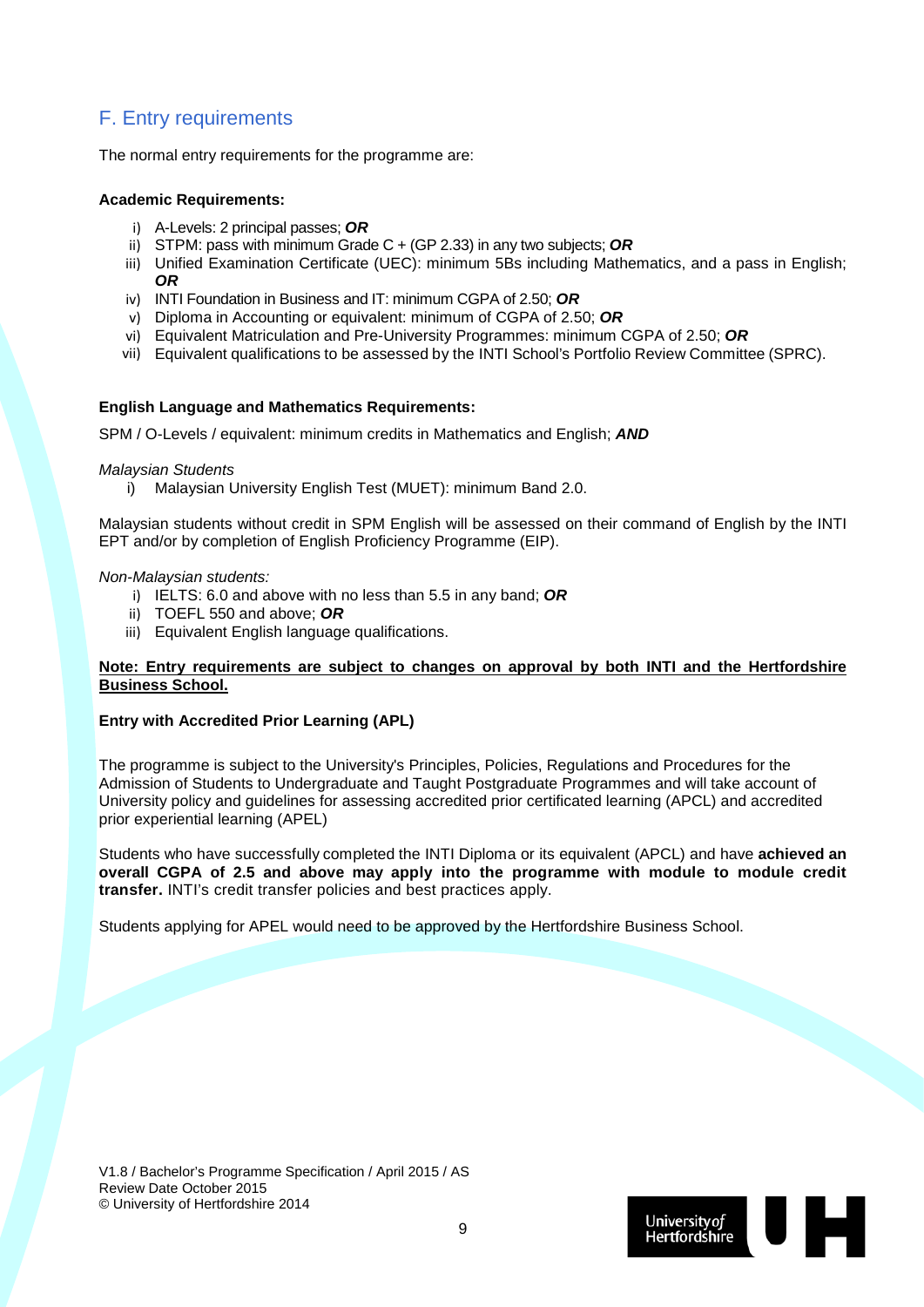## Section 2

#### Programme management

**Relevant QAA subject benchmarking statements** Accounting **Date of validation/last periodic review Fig. 12** June 12 **Date of production/ last revision of PS** June 2015<br>Relevant intakes Level 4 ent **Relevant intakes**<br> **Administrative School**<br> **Administrative School**<br> **Administrative School**<br> **Administrative School** 

**Administrative School** Hertfordshire Business School

#### Table 3 Course structure

| Course details                                                                                   |             |        |            |                   |                                             |             |               |  |
|--------------------------------------------------------------------------------------------------|-------------|--------|------------|-------------------|---------------------------------------------|-------------|---------------|--|
| Course description<br>Course code                                                                |             |        |            |                   |                                             | <b>JACS</b> |               |  |
| BSISJA - Subang<br>BA (Hons) Accounting<br><b>BSIKLA - Kuala Lumpur</b><br><b>BSISBA - Sabah</b> |             |        |            |                   |                                             | N100        |               |  |
| <b>Course Instances</b>                                                                          |             |        |            |                   |                                             |             |               |  |
| Instances code                                                                                   | Intake      | Stream |            | Instances<br>Year | Location:                                   |             | Mode of study |  |
| IASJA1F                                                                                          | $\wedge$    |        | Accounting | 1                 | <b>INTI</b><br>Subang<br>Jaya<br>(Malaysia) |             | Full-time     |  |
| IASJA2F                                                                                          | $\wedge$    |        | Accounting | $\overline{2}$    | <b>INTI</b><br>Subang<br>Jaya               | (Malaysia)  | Full-time     |  |
| IASJA3F                                                                                          | A           |        | Accounting | 3                 | <b>INTI</b><br>Subang<br>Jaya<br>(Malaysia) |             | Full-time     |  |
| IASJB1F-1                                                                                        | B           |        | Accounting | 1                 | <b>INTI</b><br>Subang<br>Jaya               | (Malaysia)  | Full-time     |  |
| IASJB1F-2                                                                                        | $\mathsf B$ |        | Accounting | 1                 | <b>INTI</b><br>Subang<br>Jaya<br>(Malaysia) |             | Full-time     |  |
| IASJB2F-1                                                                                        | $\mathsf B$ |        | Accounting | $\overline{2}$    | <b>INTI</b><br>Subang<br>Jaya               | (Malaysia)  | Full-time     |  |
| IASJB2F-2                                                                                        | $\mathsf B$ |        | Accounting | $\overline{2}$    | <b>INTI</b><br>Subang<br>Jaya<br>(Malaysia) |             | Full-time     |  |
| IASJB3F-1                                                                                        | B           |        | Accounting | 3                 | <b>INTI</b>                                 |             | Full-time     |  |

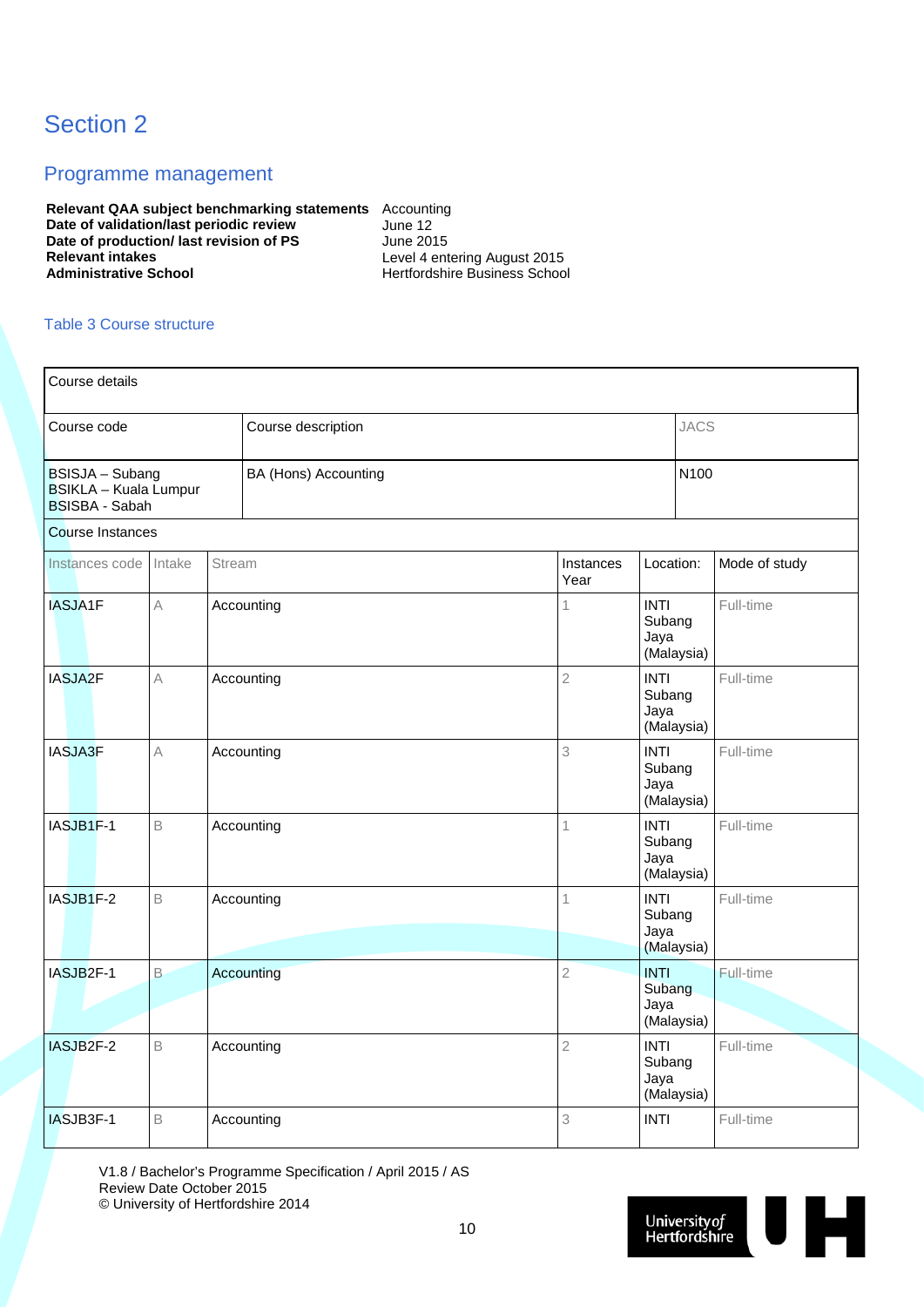|           |              |            |                | Subang<br>Jaya<br>(Malaysia)                |           |
|-----------|--------------|------------|----------------|---------------------------------------------|-----------|
| IASJB3F-2 | $\mathsf B$  | Accounting | 3              | <b>INTI</b><br>Subang<br>Jaya<br>(Malaysia) | Full-time |
| IASJC1F-1 | $\mathsf C$  | Accounting |                | <b>INTI</b><br>Subang<br>Jaya<br>(Malaysia) | Full-time |
| IASJC1F-2 | C            | Accounting |                | <b>INTI</b><br>Subang<br>Jaya<br>(Malaysia) | Full-time |
| IASJC2F-1 | $\mathsf{C}$ | Accounting | $\overline{2}$ | <b>INTI</b><br>Subang<br>Jaya<br>(Malaysia) | Full-time |
| IASJC2F-2 | $\mathsf C$  | Accounting | $\overline{2}$ | <b>INTI</b><br>Subang<br>Jaya<br>(Malaysia) | Full-time |
| IASJC3F-1 | $\mathsf{C}$ | Accounting | 3              | <b>INTI</b><br>Subang<br>Jaya<br>(Malaysia) | Full-time |
| IASJC3F-2 | $\mathsf{C}$ | Accounting | 3              | <b>INTI</b><br>Subang<br>Jaya<br>(Malaysia) | Full-time |

The programme is managed by:

- A Dean of School or Head of School and Head of Programme.
- Head of Programme is responsible for the day to day management and who advise students on the programme as a whole.
- Programme Officer will assist the Head of Programme in the management of the programme.
- Marketing Officers, with specific responsibility for open days and selection of students.
- Head of INTI and Laureate International Partnerships at the University of Hertfordshire Business School
- Link Tutor from the University of Hertfordshire Business School
- A Programme Committee, the membership of which includes the Link Tutors and students

#### Programme-specific assessment regulations

The programme is compliant with the University's academic regulations [\(UPR AS11,](http://sitem.herts.ac.uk/secreg/upr/AS11.htm) [UPR AS12](http://sitem.herts.ac.uk/secreg/upr/AS12.htm) or [UPR](http://sitem.herts.ac.uk/secreg/upr/AS13.htm)  [AS13,](http://sitem.herts.ac.uk/secreg/upr/AS13.htm) [UPR AS14\)](http://sitem.herts.ac.uk/secreg/upr/AS14.htm) with the exception of those listed below, which have been specifically approved by the University:

- INTI operates a strict attendance requirement policy. Attendance at each individual module is monitored by INTI staff.
- Students who fall below this requirement will need to re-enrol on the module(s) affected.
- Penalties related to non-attendance are detailed by the campus documentation and are at the discretion of the Exam Board.

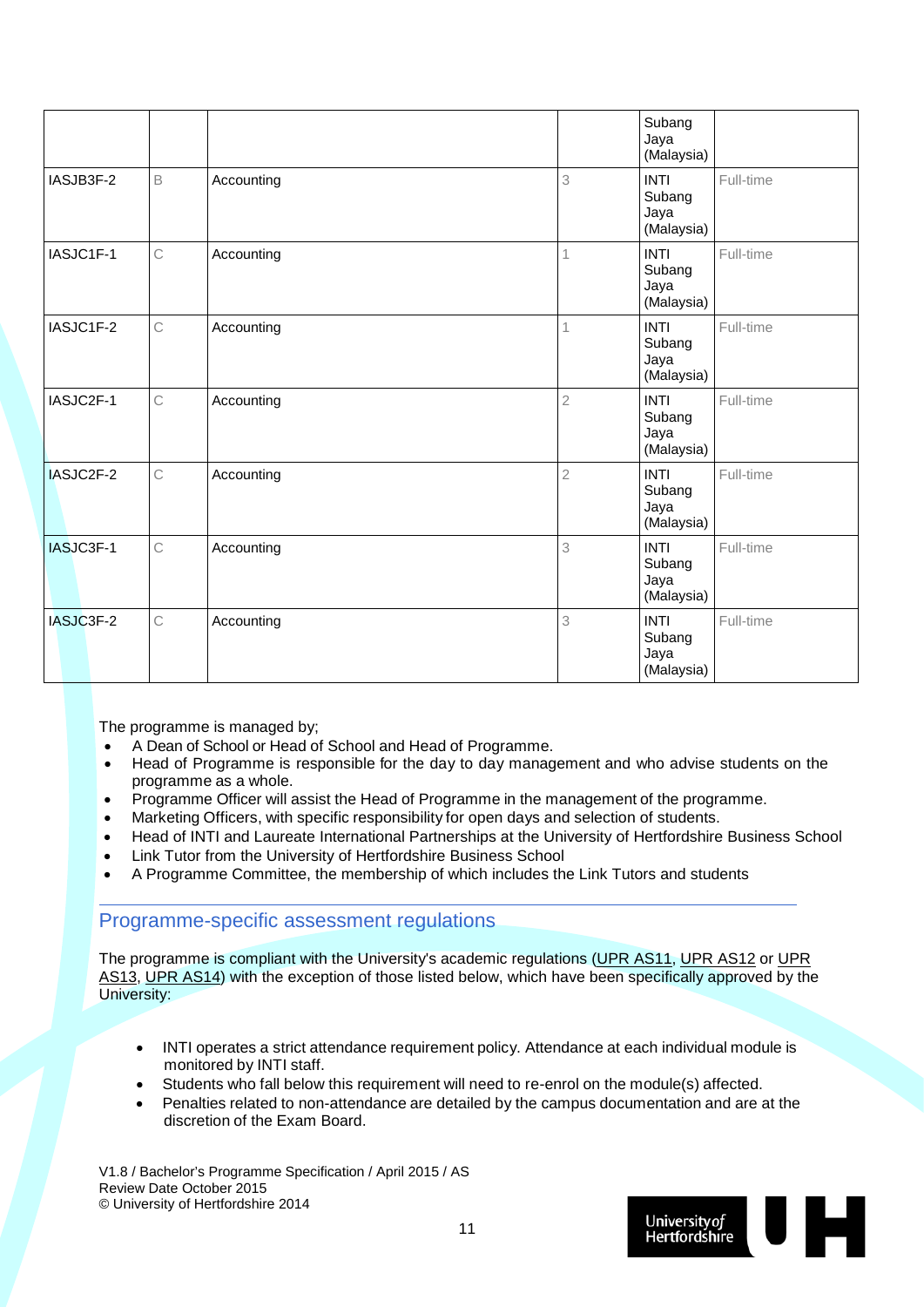- The Malaysian Qualifications Agency (MQA) mandates that a number of additional subjects be studied alongside undergraduate programmes. Students are required to pass these in order to graduate.
- Students must pass Principles of Accounting and Finance to progress to Level 5
- Students have to pass English for Business Study and 2 (INTI Modules) to progress to Level 6

**In addition to the above, programmes at INTI are in compliance with Malaysia's Ministry of Education's regulations, Malaysian Qualification Framework (MQF), and the Malaysian Qualification Agency's (MQA) requirements.** 

**The following are MOE, MQF, MQA and Programme Standards for Accounting key requirements which students must comply with to graduate:**

- **Attempt and pass minimum 5 General Study subjects into a bachelor's degree programme; known as** *Mata Pelajaran Umun (MPU);*
- **Complete 126 (Malaysian) credits to graduate. This is an increase in the minimum (Malaysian) credits required to graduate from 120 credits to 126 credits. This means an additional 240 hours of learning and would require INTI students to enroll and pass additional subjects.**

| <b>INTI Modules</b><br><b>Module Title</b>                      | Module Code | Credit<br>Points<br>E | đ<br>anguage<br>Delivery | Examination<br>$\aleph$ | Coursework<br>$\aleph$ | Practical<br>$\%$ | <b>Semesters</b> |
|-----------------------------------------------------------------|-------------|-----------------------|--------------------------|-------------------------|------------------------|-------------------|------------------|
| <b>English for Business Studies 1</b>                           | <b>INTI</b> | $\overline{4}$        | English                  | 50                      | 50                     | $\mathbf 0$       | <b>ABC</b>       |
| English for Business Studies 2                                  | <b>INTI</b> | $\overline{4}$        | English                  | 50                      | 50                     | $\mathbf 0$       | <b>ABC</b>       |
| E-Portfolio and Employer Projects for Accounting<br>and Finance | <b>INTI</b> | $\overline{4}$        | English                  | 0                       | 100                    | $\mathbf 0$       | <b>ABC</b>       |
| Malaysian General Studies U1                                    | INTI        | 3                     | English                  | 30                      | 70                     | $\mathbf 0$       | <b>ABC</b>       |
| Malaysian General Studies U1                                    | <b>INTI</b> | 3                     | English                  | 30                      | 70                     | $\mathbf 0$       | <b>ABC</b>       |
| Malaysian General Studies U2                                    | <b>INTI</b> | 3                     | English                  | 30                      | 70                     | $\mathbf 0$       | <b>ABC</b>       |
| Malaysian General Studies U3                                    | <b>INTI</b> | 3                     | English                  | 30                      | 70                     | $\mathbf 0$       | <b>ABC</b>       |
| Malaysian General Studies U4                                    | <b>INTI</b> | $\overline{2}$        | English                  | 30                      | 70                     | $\mathbf 0$       | <b>ABC</b>       |

#### Other sources of information

- Definitive Module Documents
- Module Guides
- Student Handbook
- A-Z quide
- <http://www.studynet1.herts.ac.uk/ptl/common/support.nsf/support?ReadForm> • University of Hertfordshire Course website:
- <http://www.herts.ac.uk/courses/> • QAA Benchmark Statement website:
- <http://www.qaa.ac.uk/assuring-standards-and-quality/the-quality-code/subject-benchmark-statements>
- Frameworks for Higher Education Qualifications of UK Degree-Awarding Bodies (2014)

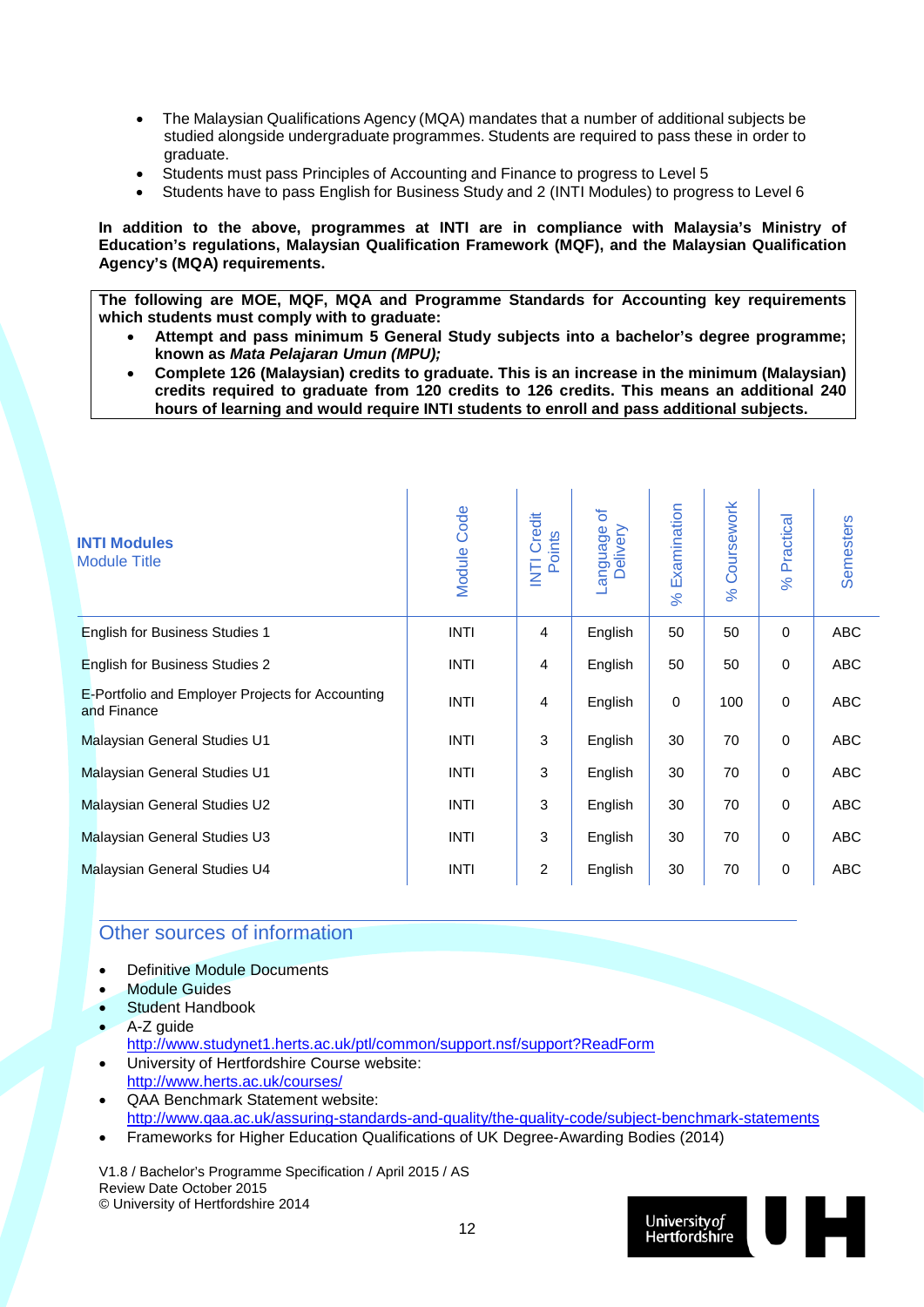[The Frameworks for Higher Education Qualifications of UK Degree-Awarding Bodies](http://www.qaa.ac.uk/publications/information-and-guidance/publication?PubID=2843#.VT8b6ZNH50F)

- SEEC Credit Level Descriptors for Further and Higher Education 2010: <http://www.seec.org.uk/wp-content/uploads/2013/seec-files/SEEC%20Level%20Descriptors%202010.pdf>
- **External Quality Review report website:** [http://www.qaa.ac.uk/reviews-and-reports/provider?UKPRN=10007147#.VCFXlha\\_hSU](http://www.qaa.ac.uk/reviews-and-reports/provider?UKPRN=10007147#.VCFXlha_hSU)
- Professional or Statutory Regulatory Body information: UNISTATS website:
- <http://www.unistats.com/>
- University of Hertfordshire Academic Quality website: (StudyNet → Staff → Department Lists → Academic Quality Office)
- Structure & Assessment Regulations Undergraduate & Taught Postgraduate Programmes, UPR AS14: <http://sitem.herts.ac.uk/secreg/upr/AS14.htm>
- Learning and Teaching Policy and Graduate Attributes, UPR TL03: <http://sitem.herts.ac.uk/secreg/upr/TL03.htm>
- Admissions Undergraduate & Taught Postgraduate Students, UPR SA03: <http://sitem.herts.ac.uk/secreg/upr/SA03.htm>
- Academic Quality, UPR AS17: <http://sitem.herts.ac.uk/secreg/upr/AS17.htm> Index of UPRs for students: [http://sitem.herts.ac.uk/secreg/upr\\_azlist\\_info.htm](http://sitem.herts.ac.uk/secreg/upr_azlist_info.htm)
- Information on Programme and Module External Examiners [http://www.studynet1.herts.ac.uk/ptl/common/studentcentre.nsf/Teaching+Documents/184A221E5EECA](http://www.studynet1.herts.ac.uk/ptl/common/studentcentre.nsf/Teaching+Documents/184A221E5EECA6B780257A5C00250BA9?OpenDocument) [6B780257A5C00250BA9?OpenDocument](http://www.studynet1.herts.ac.uk/ptl/common/studentcentre.nsf/Teaching+Documents/184A221E5EECA6B780257A5C00250BA9?OpenDocument)

#### Other information relevant to the programme

INTI Colleges operate on a basis of 2.5 semesters per annum, with the short semester beginning in January. There are 3 intakes to the programme per year (January, April and August).The Malaysian Qualifications Agency (MQA) mandates that a number of additional subjects be studied alongside undergraduate programmes.

### University policies relevant to the Programme

The University undertakes to use all reasonable endeavors to deliver, assess and administer this programme in accordance with this Programme Specification. At the same time it is recognised that it is in the nature of academic developments that changes, for example to the structure, curriculum, and assessment of a programme may be necessary in order to ensure that the programme remains up to date, in response to issues raised as a result of on-going monitoring and evaluation, and/or in order to conform to new regulatory requirements imposed by this institution, by professional or statutory bodies, or by national or governmental bodies.

The programme operates within the guidelines and policies relating to equal opportunities and environmental issues which may be agreed from time to time by the Board of Governors and/or the Academic Board of the University.

Where the programme is offered in collaboration with another institution these policies and guidelines will normally be those of the partner institution.

The programme operates in accordance with the University's Regulations Governing Studies Involving the Use of Human Subjects [\(UPR RE01\)](http://sitem.herts.ac.uk/secreg/upr/RE01.htm) agreed from time to time by the Academic Board of the University. However, where the programme is offered in collaboration with another institution (for example through a franchise arrangement for all or part of the programme) then specific approval must be obtained from the University for the operation of the programme within ethical guidelines prepared by the partner institution.

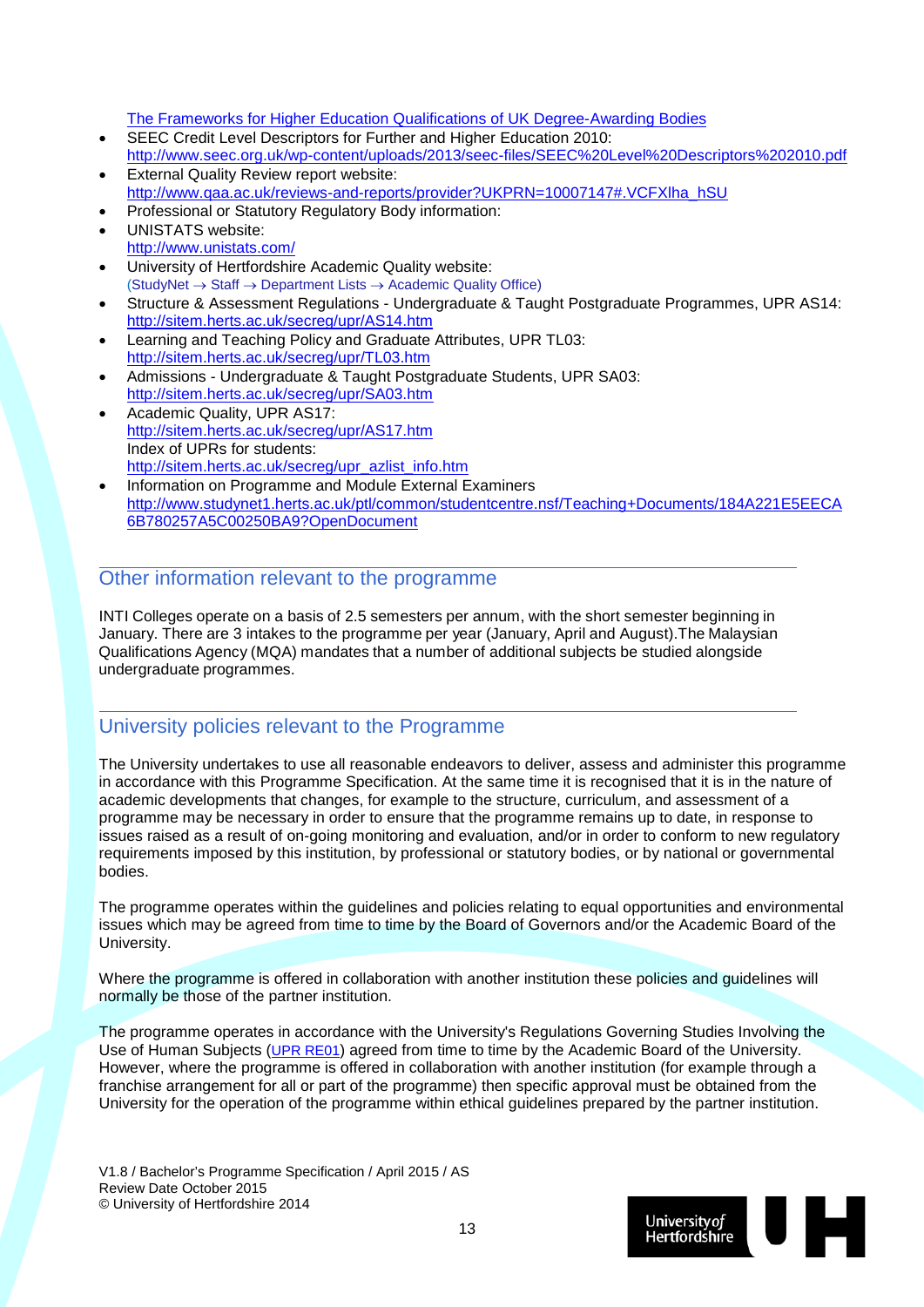The partner institution will be responsible for all insurance liability in connection with the observance of ethical guidelines.

Janne Ball

Signed ………………………………………………………….... Date……24.07.15……..

Choose an item. Associate Dean of School (Academic Quality Assurance)

If you would like this information in an alternative format please contact: Julie Wendell, Senior Administrator (Overseas Programmes), [j.a.wendell@herts.ac.uk](mailto:j.a.wendell@herts.ac.uk)

If you wish to receive a copy of the latest Programme Annual Monitoring and Evaluation Report (AMER) and/or the External Examiner's Report for the programme, please email a request to [aqo@herts.ac.uk](mailto:aqo@herts.ac.uk)

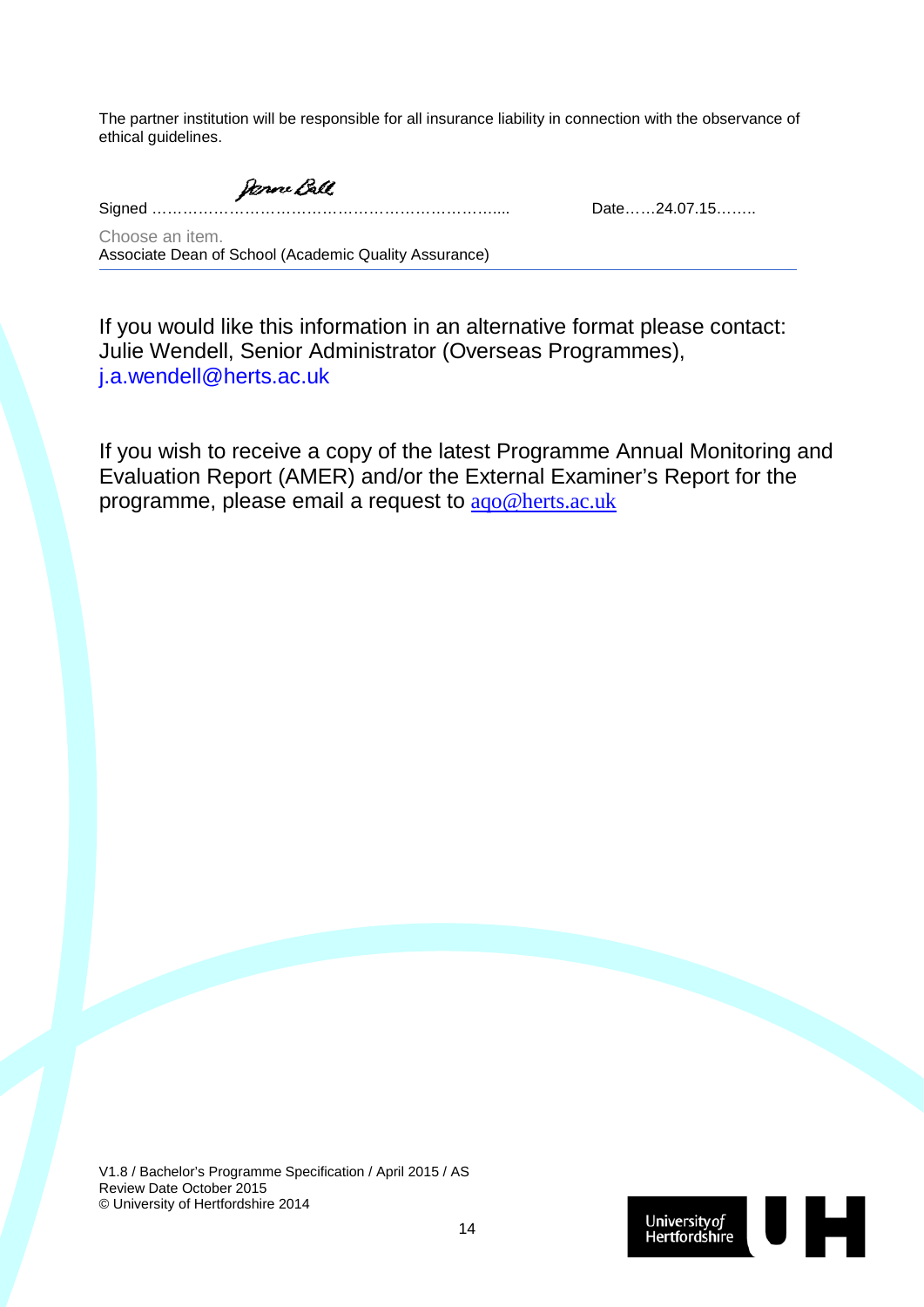#### **BA (Hons) Accounting**

### Table 2: Development of Programme Learning Outcomes in the Constituent Modules

This map identifies where the programme learning outcomes are assessed in the constituent modules. It provides (i) an aid to academic staff in understanding how individual modules contribute to the programme aims (ii) a checklist for quality control purposes and (iii) a means to help students monitor their own learning, personal and professional development as the programme progresses.

|         |                                              |                                                                   | Programme Learning Outcomes (as identified in section 1 and the following page) |                           |                           |          |                            |           |                           |                           |                           |                           |                |                            |                |                |                |          |                |                |                       |
|---------|----------------------------------------------|-------------------------------------------------------------------|---------------------------------------------------------------------------------|---------------------------|---------------------------|----------|----------------------------|-----------|---------------------------|---------------------------|---------------------------|---------------------------|----------------|----------------------------|----------------|----------------|----------------|----------|----------------|----------------|-----------------------|
|         |                                              | Knowledge & Understanding                                         |                                                                                 |                           |                           |          | <b>Intellectual Skills</b> |           |                           | <b>Practical Skills</b>   |                           |                           |                | <b>Transferable Skills</b> |                |                |                |          |                |                |                       |
|         | <b>Module Title</b>                          | <b>Module Code</b>                                                | A <sub>1</sub>                                                                  | A2                        | A <sub>3</sub>            | A4       | A <sub>5</sub>             | <b>B1</b> | <b>B2</b>                 | <b>B3</b>                 | C <sub>1</sub>            | C <sub>2</sub>            | C <sub>3</sub> | C <sub>4</sub>             | D <sub>1</sub> | D <sub>2</sub> | D <sub>3</sub> | D4       | D <sub>5</sub> | D <sub>6</sub> | D7                    |
|         | Finance                                      |                                                                   | $\times$                                                                        |                           |                           |          |                            | ×         |                           |                           | $\times$                  | ×                         | ×              |                            | ×              |                |                | ×        | ×              |                |                       |
|         | Global Perspectives in Economics or Language |                                                                   | $\times$                                                                        | $\times$                  |                           |          |                            | ×         |                           | $\times$                  |                           |                           |                |                            |                |                |                |          |                |                | $\boldsymbol{\times}$ |
| 회       | Principles of Accounting & Finance           |                                                                   | ×                                                                               | $\times$                  |                           | ×        | ×                          | ×         | ×                         | ×                         | $\times$                  | ×                         | ×              | $\times$                   | ×              | ×              |                | ×        | ×              |                |                       |
|         | The Accounting and Finance Professional      |                                                                   | $\times$                                                                        | $\times$                  |                           | ×        |                            | ×         |                           |                           | ×                         | ×                         | ×              |                            | ×              |                |                | ×.       | ×              |                |                       |
|         | <b>Economics for Business</b>                |                                                                   | $\times$                                                                        | $\times$                  |                           |          |                            | ×         |                           |                           | $\times$                  |                           | $\times$       |                            | $\times$       |                |                | ×        | $\times$       |                |                       |
| ام<br>ا | <b>Financial Accounting and Reporting</b>    |                                                                   | ×                                                                               | $\times$                  | ×                         | ×        | ×                          | ×         | ×                         | ×                         | $\times$                  | $\times$                  | ×              | $\times$                   | $\times$       |                |                | ×        | ×              |                | $\times$              |
|         | Cost and Performance Management              |                                                                   | $\times$                                                                        | $\times$                  |                           |          |                            |           | ×                         | ×                         | $\times$                  | ×                         | ×              |                            | ×              |                |                | ×.       | $\times$       |                |                       |
|         | Finance                                      | See Campus<br><b>Module Code</b><br><b>Matrix</b><br>on<br>Page 6 | $\boldsymbol{\times}$                                                           | $\times$                  |                           |          | ×                          | ×         | $\times$                  | $\times$                  | $\times$                  | $\times$                  | ×              | $\times$                   | $\times$       | $\times$       | $\times$       | ×        | ×              | ×              |                       |
|         | Enterprise                                   |                                                                   |                                                                                 | $\times$                  | $\times$                  |          |                            | ×         | $\times$                  | $\times$                  | $\times$                  | $\times$                  | $\times$       | $\times$                   | $\times$       | $\times$       | $\times$       | $\times$ | $\times$       | $\times$       | $\times$              |
|         | <b>Modeling Business Problems</b>            |                                                                   | $\times$                                                                        | $\times$                  | $\times$                  | ×        | ×                          |           | ×                         | ×                         | $\times$                  | ×                         | ×              | ×                          | ×              |                |                | ×        | $\times$       |                | $\times$              |
|         | <b>Financial Management</b>                  |                                                                   | $\times$                                                                        | $\times$                  | $\times$                  |          | ×                          | ×         | $\times$                  | $\pmb{\times}$            | $\times$                  | $\times$                  | ×              | $\times$                   | $\times$       |                |                | ×        | ×              |                |                       |
|         | <b>Advanced Corporate Reporting</b>          |                                                                   | $\times$                                                                        | $\times$                  | $\times$                  | $\times$ | $\times$                   | $\times$  | $\times$                  | $\times$                  | $\times$                  | $\times$                  | $\times$       | $\times$                   | $\times$       |                |                | $\times$ | $\times$       |                | $\times$              |
|         | Strategic management Accounting              |                                                                   | $\times$                                                                        | $\boldsymbol{\mathsf{x}}$ | $\boldsymbol{\mathsf{x}}$ |          | ×                          |           | $\times$                  | ×                         | ×                         | ×                         | ×              | ×                          | ×              |                |                |          | ×              |                |                       |
|         | Corporate Governance                         |                                                                   | $\times$                                                                        | $\overline{\mathsf{x}}$   | $\boldsymbol{\mathsf{x}}$ | $\times$ | ×                          | ×         | $\times$                  | $\times$                  | $\times$                  | $\times$                  | ×              | $\times$                   | ×              |                | $\times$       |          | $\times$       |                | $\boldsymbol{\times}$ |
| evel 6  | <b>Practice of Auditing</b>                  |                                                                   | ×                                                                               | $\times$                  | $\times$                  | $\times$ | $\boldsymbol{\times}$      | $\times$  | $\boldsymbol{\mathsf{x}}$ | ×                         | $\times$                  |                           |                |                            | $\times$       |                |                | $\times$ | $\times$       |                | $\times$              |
|         | Contemporary Issues in Accounting & Finance  |                                                                   | $\times$                                                                        | $\times$                  | $\times$                  | ×        |                            |           | $\times$                  | $\times$                  | $\times$                  | $\times$                  | ×              | ×                          | ×              |                |                | ×        | ×              |                | $\times$              |
|         | <b>Business and Commercial Awareness</b>     |                                                                   | $\times$                                                                        | $\times$                  | $\times$                  | $\times$ | ×                          | ×         | $\times$                  | $\boldsymbol{\mathsf{x}}$ | $\boldsymbol{\mathsf{x}}$ | $\times$                  | ×              |                            | $\times$       |                | $\times$       | ×        | ×              | ×              | $\times$              |
|         | <b>Management Decision Making</b>            |                                                                   | ×                                                                               | $\times$                  | $\times$                  | $\times$ | $\times$                   | $\times$  | $\times$                  | ×                         | $\boldsymbol{\times}$     | $\boldsymbol{\mathsf{x}}$ | $\times$       | $\times$                   | $\times$       |                |                | $\times$ | ×              |                | $\times$              |
|         | <b>Strategic Cost Management</b>             |                                                                   | ×                                                                               | $\times$                  | $\times$                  |          | ×                          | ×         | $\times$                  | ×                         | $\times$                  | $\times$                  | ×              | $\times$                   | ×              |                |                |          | ×              |                |                       |

V1.8 / Bachelor's Programme Specification / April 2015 / AS Review Date October 2015 © University of Hertfordshire 2014



15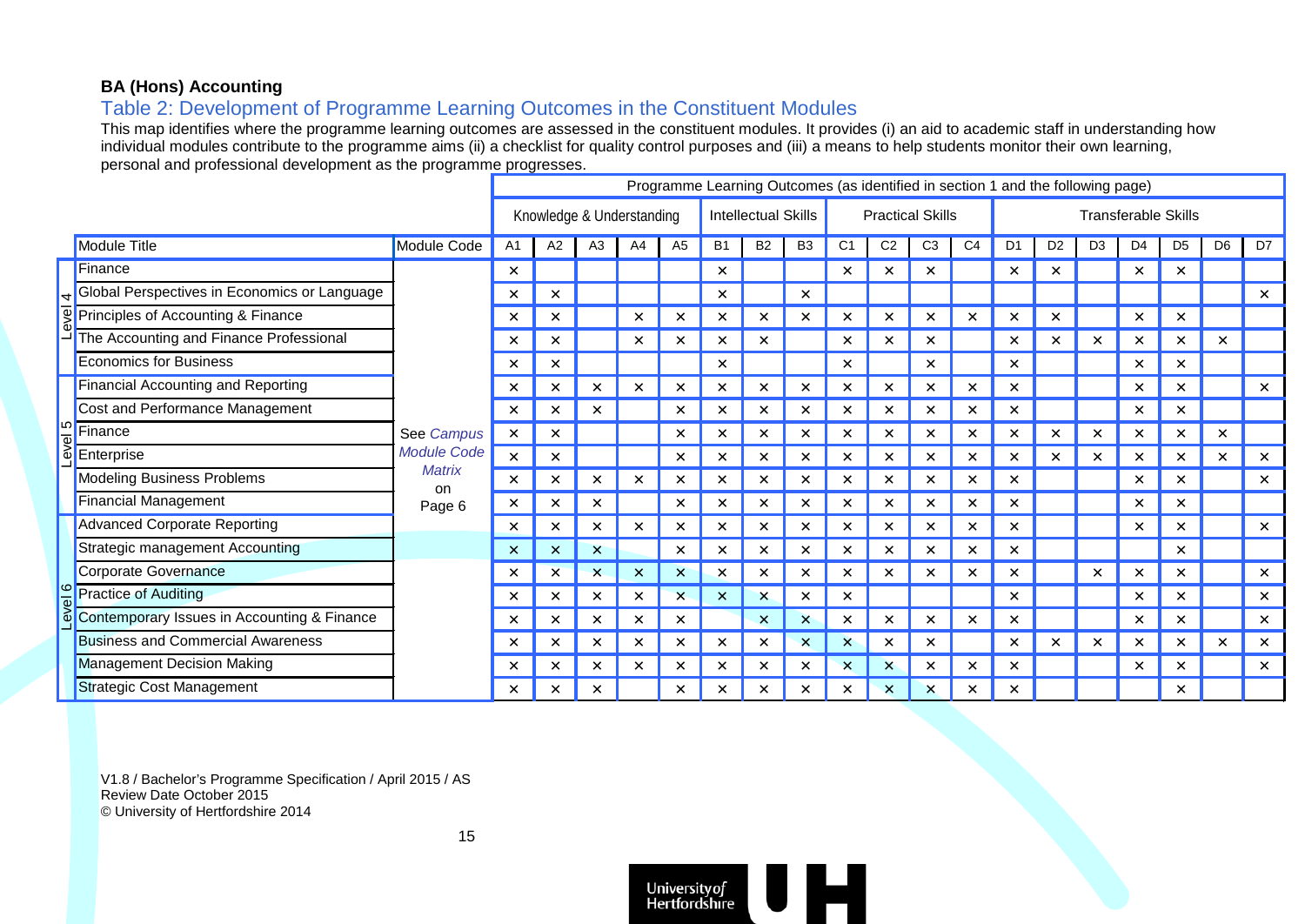#### **Key to Programme Learning Outcomes**

#### **Knowledge** and Understanding of: *Practical* **Skills – able to:**

- A1 The business environment<br>A2 How accounting, finance are
- How accounting, finance and supporting fields of study may be applied within an organisational context
- A3 Contemporary theories and empirical evidence for selected aspects of accounting and finance
- A4 Finance arrangements and governance structures of business entities<br>A5 The language and practices of accounting and finance
- 

- C1 Conduct research through the creation, extraction and analysis of data from multiple sources
- C2 Apply relevant software in the analysis and communication of accounting and/or other information
- C3 Exercise numerical skills for the analysis of data in both structured and unstructured situations
- C4 Prepare financial statements and record economic events

- B1 Analyse and evaluate economic, business, accounting and finance information for decision-making purposes
- B2 Evaluate the role of accounting and finance within an organisation
- B3 Evaluate the impact of a wider international, economic, political and social environment on accounting and finance

#### **Intellectual Skills – able to: Transferable Skills – able to:**

- D1 Communicate effectively, both orally and in writing
- D2 Make effective use of IT tools.
- D3 Work effectively within a team.
- D4 Manipulate, sort and present data.
- D5 Undertake effective problem solving and decision-making using appropriate quantitative and qualitative techniques
- D6 Demonstrate the ability to use academic, enterprise and employability skills in both scholarly and work-based environments.
- D7 Operate in the dynamic global arena and to appreciate contemporary and cross cultural differ

V1.8 / Bachelor's Programme Specification / April 2015 / AS Review Date October 2015 © University of Hertfordshire 2014



16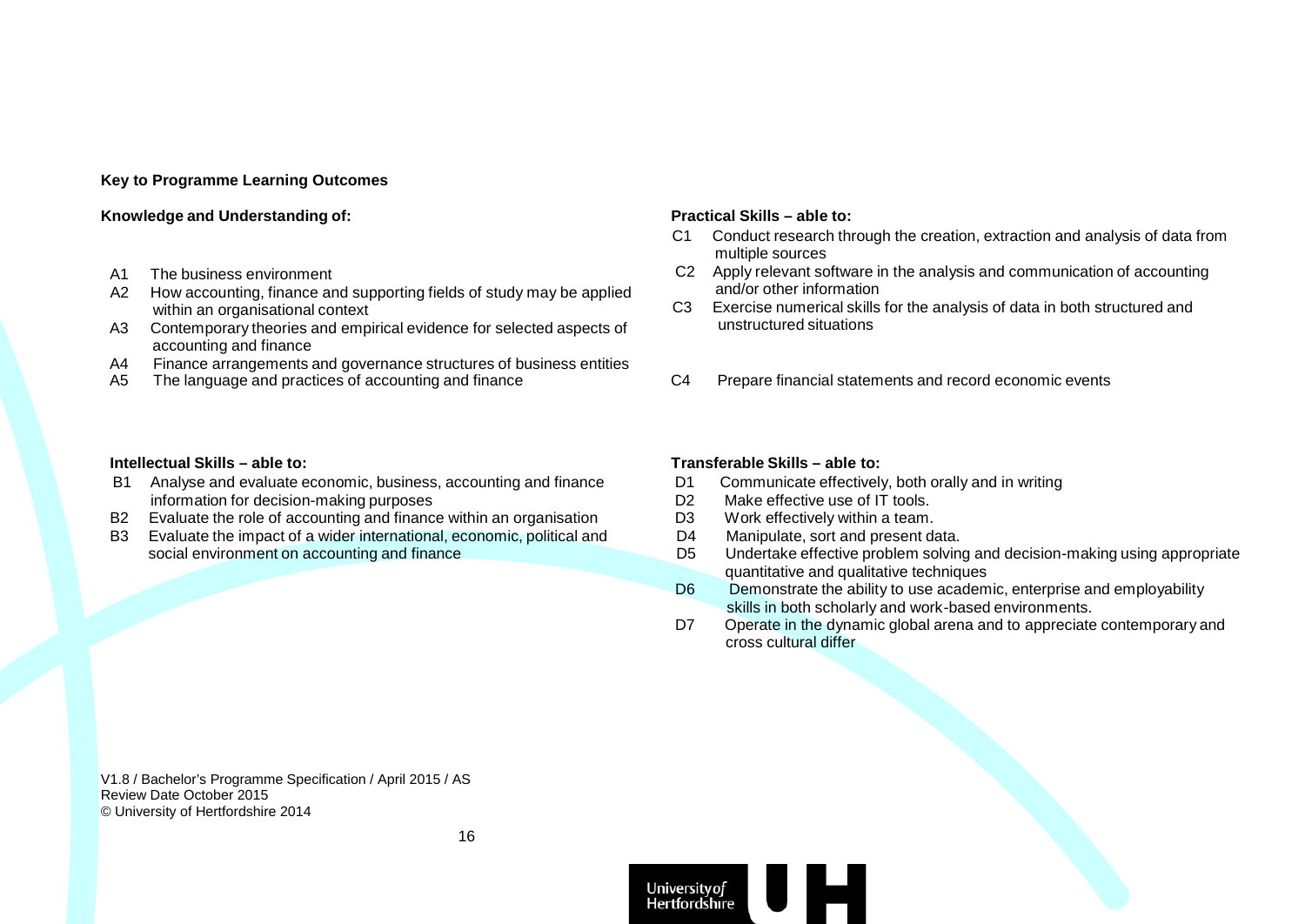#### **Transition Module Map: BA (Hons) Accounting**

|                | <b>Existing BATUH Structure</b> |                                                                   |                           |                         |              |                       |                  | <b>Replacement Modules in Updated BATUH</b>     | <b>Remarks</b>            |                         |              |                                                                                                                                                                                                            |
|----------------|---------------------------------|-------------------------------------------------------------------|---------------------------|-------------------------|--------------|-----------------------|------------------|-------------------------------------------------|---------------------------|-------------------------|--------------|------------------------------------------------------------------------------------------------------------------------------------------------------------------------------------------------------------|
|                | <b>INTI Code</b>                | <b>Module Title</b>                                               | <b>INTI</b><br><b>Crs</b> | <b>UH</b><br><b>Crs</b> | C/E          | $\mathbf{L}$          | <b>INTI Code</b> | <b>Module Title</b>                             | <b>INTI</b><br><b>Crs</b> | <b>UH</b><br><b>Crs</b> | C/E          |                                                                                                                                                                                                            |
| 4              | ACC2207                         | Principles of Accounting<br>and Finance                           | 8                         | 30                      | $\mathsf{C}$ | $\overline{4}$        | ACC2218          | <b>Accounting Principles</b>                    | 8                         | 30                      | C            | Similar LO. Some content moved<br>into accounting in society or the<br>Accounting Professional but the<br>overall level maintains the same<br>attainment benchmarks.                                       |
| 4              | ECO2204                         | <b>Economics for Business</b>                                     | 4                         | 15                      | C            | $\overline{4}$        | ECO2224          | Economics for<br>Accountants                    | 4                         | 15                      | E            | Similar LO. Change in module<br>title only to focus on students<br>studying accounting.                                                                                                                    |
| 4              | ECO2205                         | Global Perspectives in<br>Economics                               | $\overline{4}$            | 15                      | C            | $\overline{4}$        | ECO2114          | Accounting and Society                          | 4                         | 15                      | C            | The global perspectives module<br>was not well received by<br>students and this has been<br>changed to give a more<br>contextualised understanding of<br>the accountant's role in society<br>and business. |
| $\overline{4}$ | MGT2208                         | The Accounting and<br><b>Finance Professional</b>                 | 8                         | 30                      | C            | $\boldsymbol{\Delta}$ | <b>MGT2218</b>   | The Accounting<br>Professional                  | 8                         | 30                      | $\mathsf{C}$ | Similar LO. Change in module<br>title and absorbed some content<br>removed from Accounting<br>Principles                                                                                                   |
| $\overline{4}$ | STA2206                         | <b>Quantitative Analysis for</b><br><b>Accounting and Finance</b> | $\overline{4}$            | 15                      | C            | $\overline{4}$        | <b>STA2214</b>   | <b>Analytical Techniques</b><br>for Accountants | $\overline{4}$            | 15                      | C            | Similar LO. Change in module<br>title only.                                                                                                                                                                |
| $\overline{4}$ | LAW2203                         | Law for Accounting and<br>Finance                                 | 4                         | 15                      | C            | $\overline{4}$        | LAW2214          | Ethics, Governance and<br>Law                   | 4                         | 15                      | $\mathsf E$  | Similar LO. Change in module<br>title only.                                                                                                                                                                |
|                |                                 |                                                                   |                           |                         |              | 4                     |                  | Principles of Marketing                         | 4                         | 15                      | E            | New UH Elective introduced.                                                                                                                                                                                |
| 4              | <b>ENL2215</b>                  | <b>English for Business</b><br>Studies 1                          | 3                         | 0                       | C            | $\overline{4}$        | <b>ENL2213</b>   | <b>English for Business</b><br>Studies 1        | $\overline{a}$            | $\mathbf{0}$            | $\mathsf{C}$ | INTI module. Same LO. Credit<br>hour increase to support<br>students whose first language is<br>not English.                                                                                               |
| 4              | <b>ENL2216</b>                  | <b>English for Business</b>                                       | $\overline{3}$            | 0                       | C            | 4                     | <b>ENL2214</b>   | <b>English for Business</b><br>Studies 2        | 4                         | $\Omega$                | $\mathsf{C}$ | INTI module. Same LO. Credit                                                                                                                                                                               |

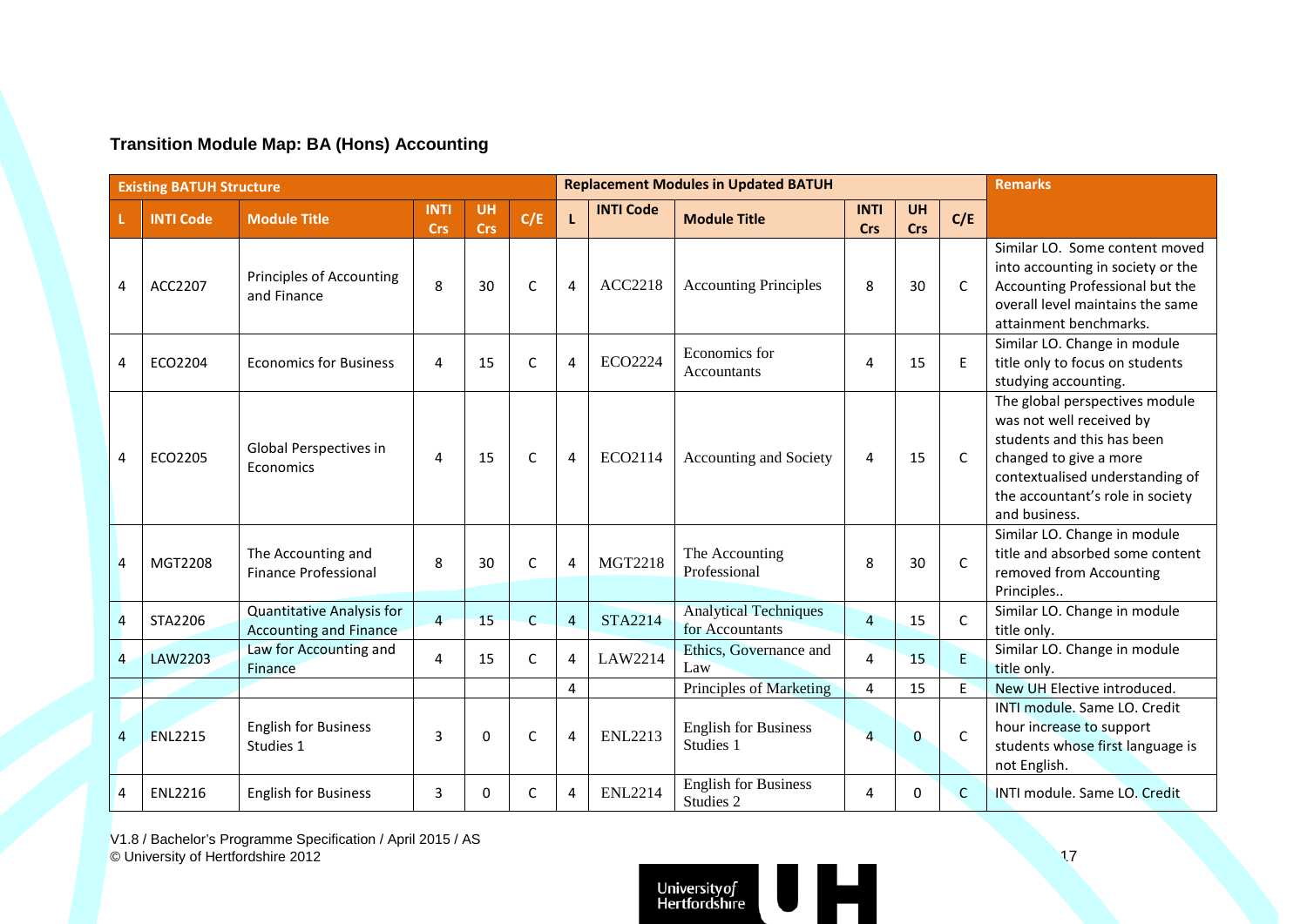| <b>Existing BATUH Structure</b> |                  |                                                                |                           |                         |              |   |                  | <b>Replacement Modules in Updated BATUH</b>                                 | <b>Remarks</b>            |                  |              |                                                                                                                                                                                                                                                                               |
|---------------------------------|------------------|----------------------------------------------------------------|---------------------------|-------------------------|--------------|---|------------------|-----------------------------------------------------------------------------|---------------------------|------------------|--------------|-------------------------------------------------------------------------------------------------------------------------------------------------------------------------------------------------------------------------------------------------------------------------------|
|                                 | <b>INTI Code</b> | <b>Module Title</b>                                            | <b>INTI</b><br><b>Crs</b> | <b>UH</b><br><b>Crs</b> | C/E          | L | <b>INTI Code</b> | <b>Module Title</b>                                                         | <b>INTI</b><br><b>Crs</b> | <b>UH</b><br>Crs | C/E          |                                                                                                                                                                                                                                                                               |
|                                 |                  | Studies 2                                                      |                           |                         |              |   |                  |                                                                             |                           |                  |              | hour increase to support<br>students whose first language is<br>not English.                                                                                                                                                                                                  |
| 5                               | ACC3206          | <b>Financial Accounting and</b><br>Reporting                   | 8                         | 30                      | $\mathsf{C}$ | 5 | <b>ACC3228</b>   | <b>Financial Reporting</b>                                                  | 8                         | 30               | C            | Similar LO. Change in module<br>title. Module mapped for ACCA<br>exemptions.                                                                                                                                                                                                  |
| 5                               | ACC3207          | <b>Cost and Performance</b><br>Management                      | 8                         | 30                      | $\mathsf C$  | 5 | <b>ACC3218</b>   | Management<br>Accounting                                                    | 8                         | 30               | $\mathsf{C}$ | Similar LO. Change in module<br>title only. Module mapped for<br>ACCA exemptions.                                                                                                                                                                                             |
| 5                               | <b>FIN3212</b>   | <b>Financial Management</b>                                    | $\overline{4}$            | 15                      | $\mathsf{C}$ |   | <b>FIN3212</b>   | <b>Financial Management</b>                                                 | $\overline{4}$            | 15               | $\mathsf{C}$ | Same Module                                                                                                                                                                                                                                                                   |
|                                 |                  |                                                                |                           |                         |              | 5 | <b>MGT3234</b>   | Enhancing<br>Employability in<br>Accounting $OR$                            | $\overline{4}$            | 15               | $\mathsf{C}$ | Similar LO. Change in module<br>title only.                                                                                                                                                                                                                                   |
| 5                               | MGT3223          | <b>Enhancing Employability</b><br>in Accounting and<br>Finance | $\overline{4}$            | 15                      | $\mathsf{C}$ | 5 | <b>MGT3244</b>   | Professionalism in<br><b>Accounting for Direct</b><br><b>Entry Students</b> | $\overline{4}$            | 15               | $\mathsf{C}$ | Similar LO. Content facilitates<br>direct entry students who may<br>not have the sufficient skills to<br>study accounting at this level of<br>study.                                                                                                                          |
| 5                               | <b>STA3204</b>   | <b>Modelling Business</b><br>Problems                          | $\overline{4}$            | 15                      | $\mathsf{C}$ |   | <b>STA3204</b>   | <b>Modelling Business</b><br>Problems                                       | $\overline{4}$            | 15               | E            | Same LO. No change to module.                                                                                                                                                                                                                                                 |
| 5                               | <b>MPU3313H</b>  | Entrepreneurship                                               | $\overline{3}$            | 15                      | $\mathsf{C}$ | 5 | <b>ACC3214</b>   | <b>Business Life Cycle</b>                                                  | $\overline{4}$            | 15               | $\mathsf E$  | Similar LO. Mapped to the same<br>PLO. An alternative module to<br>Entrepreneurship. More electives<br>introduced. There is now more<br>focus on the A&F roles in<br>enterprise rather than a wider<br>focus. This change in focus was a<br>result of student feedback given. |
|                                 |                  |                                                                |                           |                         |              |   | <b>HRM3204</b>   | <b>Managing People</b>                                                      | $\overline{4}$            | 15               | E.           | New UH elective introduced.                                                                                                                                                                                                                                                   |
| 6                               | ACC4207          | <b>Advanced Corporate</b><br>Reporting                         | 4                         | 15                      | $\mathsf{C}$ | 6 | <b>ACC4254</b>   | <b>Advanced Financial</b><br>Reporting                                      | $\overline{a}$            | 15               | $\mathsf{C}$ | Similar LO. Change in module<br>title only. Module mapped for<br>ACCA exemptions.                                                                                                                                                                                             |

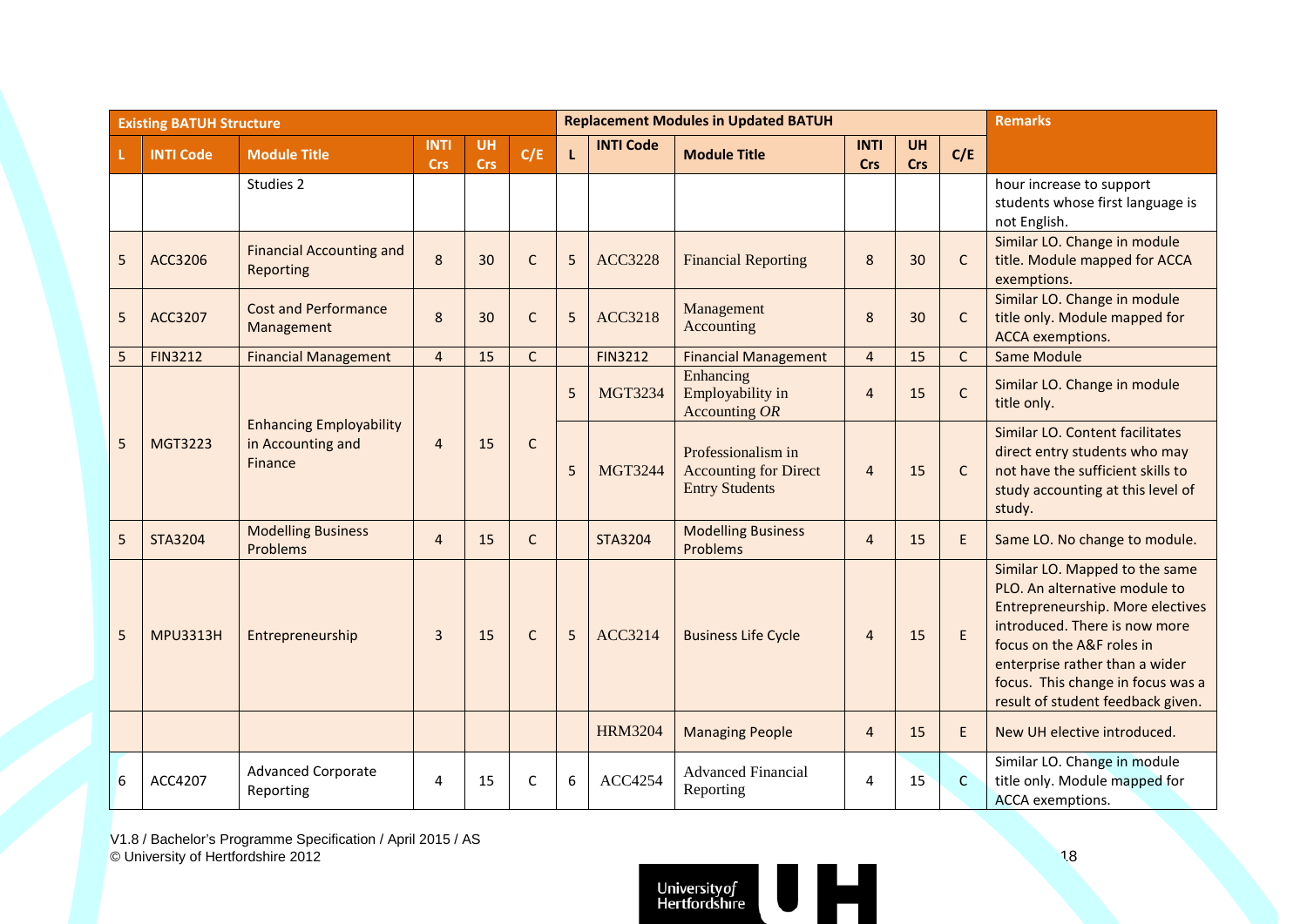| <b>Existing BATUH Structure</b> |                  |                                                    |                           |                         |              |   |                  | <b>Replacement Modules in Updated BATUH</b>                                      | <b>Remarks</b>            |                  |                |                                                                                                                                                                       |
|---------------------------------|------------------|----------------------------------------------------|---------------------------|-------------------------|--------------|---|------------------|----------------------------------------------------------------------------------|---------------------------|------------------|----------------|-----------------------------------------------------------------------------------------------------------------------------------------------------------------------|
|                                 | <b>INTI Code</b> | <b>Module Title</b>                                | <b>INTI</b><br><b>Crs</b> | <b>UH</b><br><b>Crs</b> | C/E          | L | <b>INTI Code</b> | <b>Module Title</b>                                                              | <b>INTI</b><br><b>Crs</b> | <b>UH</b><br>Crs | C/E            |                                                                                                                                                                       |
| 6                               | ACC4208          | Corporate Governance                               | 4                         | 15                      | $\mathsf{C}$ | 6 | <b>ACC4294</b>   | <b>Effective Governance</b>                                                      | 4                         | 15               | C              | Similar LO. Change in module<br>title only. Module mapped for<br>ACCA exemptions.                                                                                     |
| 6                               | ACC4210          | Practice of Auditing                               | 4                         | 15                      | $\mathsf C$  | 6 | <b>ACC4304</b>   | Auditing                                                                         | 4                         | 15               | C              | Similar LO. Change in module<br>title only. Module mapped for<br>ACCA exemptions.                                                                                     |
| 6                               | ACC4209          | Contemporary Issues in<br>Accounting and Finance   | $\overline{4}$            | 15                      | $\mathsf{C}$ | 6 | <b>ACC4284</b>   | Emerging Issues in<br>Accounting & Finance                                       | 4                         | 15               | C              | Similar LO. Change in module<br>title only.                                                                                                                           |
| 6                               | ACC4211          | <b>Strategic Management</b><br>Accounting          | $\overline{\mathbf{4}}$   | 15                      | C            | 6 | <b>ACC4264</b>   | <b>Advanced Management</b><br>Accounting                                         | 4                         | 15               | C              | Similar LO. Change in module<br>title only. Module mapped for<br>ACCA exemptions.                                                                                     |
| 6                               | ACC4213          | <b>Strategic Cost</b><br>Management                | 4                         | 15                      | E            | 6 | ACC4213          | <b>Strategic Cost</b><br>Management                                              | 4                         | 15               | E              | Same Module. Module mapped<br>for ACCA exemptions.                                                                                                                    |
| 6                               | ACC4212          | <b>Management Decision</b><br>Making               | 4                         | 15                      | E            | 6 | ACC4212          | <b>Management Decision</b><br>Making                                             | 4                         | 15               | E              | Same Module.                                                                                                                                                          |
| 6                               | MGT4225          | <b>Business and</b><br><b>Commercial Awareness</b> | 4                         | 15                      | $\mathsf{C}$ | 6 |                  |                                                                                  |                           |                  | $\overline{a}$ | UH module discontinued in HBS.                                                                                                                                        |
| 6                               | ACC4204          | <b>Malaysian Taxation</b>                          | $\overline{4}$            | $\Omega$                | E            | 6 | ACC4314          | Taxation                                                                         | 4                         | 15               | E              | Similar LO. Change in module<br>title only. Was an INTI elective<br>module but now has credit points<br>recognised by UH again. Module<br>mapped for ACCA exemptions. |
| 6                               | <b>ACC4998</b>   | <b>Industrial Project Paper</b>                    | 6                         | 0                       | E            | 5 | <b>ACC3224</b>   | E-Portfolio and<br><b>Employer Projects for</b><br><b>Accounting and Finance</b> | $\overline{4}$            | $\mathbf{0}$     | C              | New INTI module introduced to<br>meet the LO in relation to<br>working with industry partners<br>and creating a professional<br>presence online. An INTI USP.         |
| 6                               | <b>ACC4885</b>   | Internship                                         | 6                         | 0                       | E            | 6 | MGT4999          | <b>Industry Practice in</b><br><b>Accounting and Finance</b>                     | $\overline{4}$            | 15               | E              | New UH Elective which will meet<br>the LO of working with industry.                                                                                                   |
| 6                               | LAW3222          | Malaysian Company Law                              | 4                         | 0                       | E            |   |                  |                                                                                  |                           |                  |                | INTI Module discontinued. Only<br>UH electives will be offered.                                                                                                       |
|                                 |                  |                                                    |                           |                         |              |   | <b>FIN4234</b>   | Islamic Banking and<br>Finance                                                   | $\overline{4}$            | 15               | E.             | New UH Elective introduced.                                                                                                                                           |